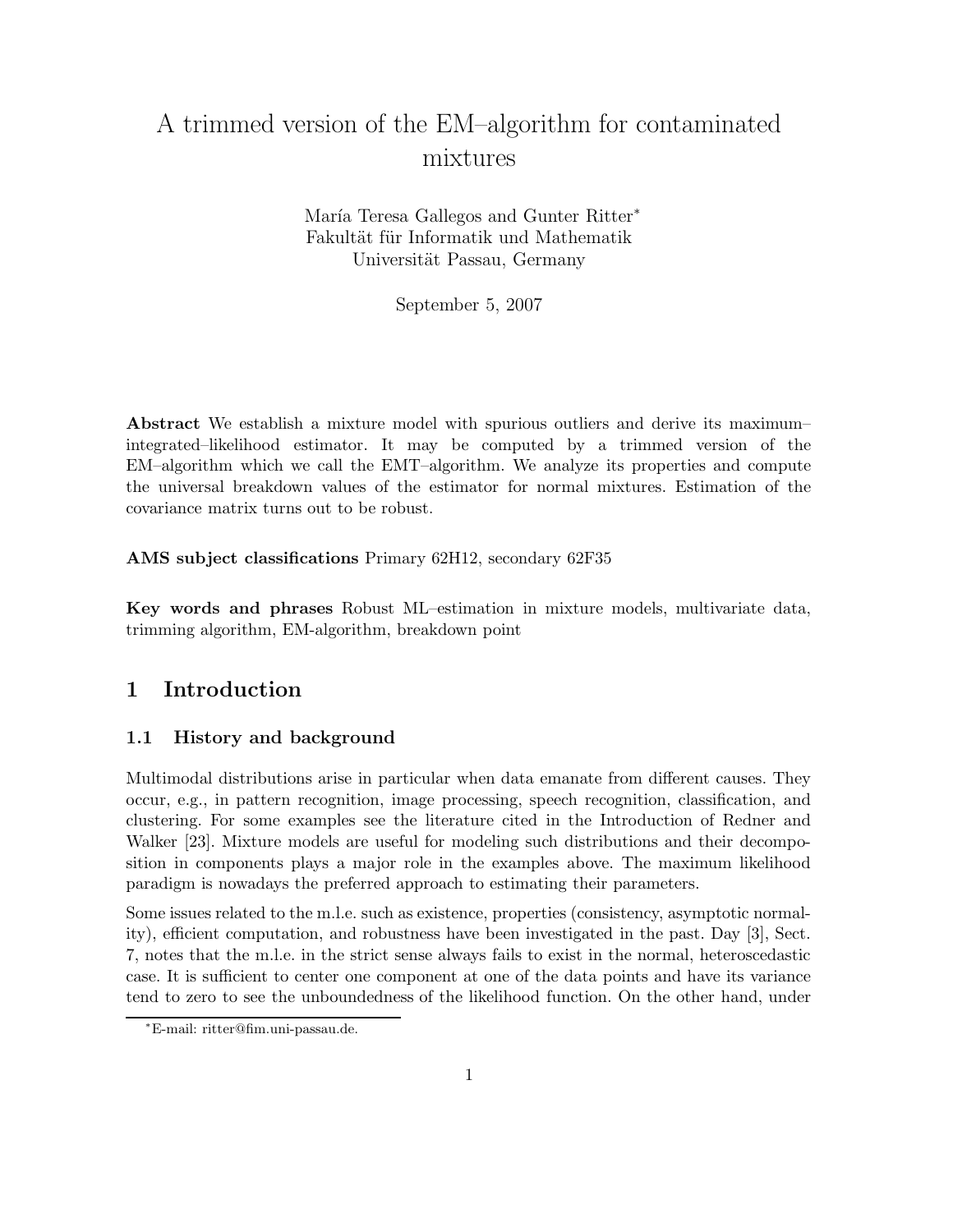regularity conditions and in the presence of sufficiently many data a local maximum which is even strongly consistent and asymptotically efficient always exists, see Kiefer [16] and the literature cited there. The situation is simpler in the normal homoscedastic case (common covariance matrix). Day [3] states that solutions to the pooled m.l. equations exist if the data set is not too small. In fact, there exists a global maximum of the likelihood function. This was proved by Hathaway [11] for one-dimensional data in a more general context and is also true in the multivariate context. Moreover, Hathaway proved strong consistency. If the mixture components are poorly separated then there exist almost always more solutions to the likelihood equations, Day [3]. The pooled m.l.e. is equivariant w.r.t. affine transformations. An important and difficult problem is that of selecting the number of components. Ket ibin [15] studied conditions that ensure consistency of certain model selection criteria. The Bayesian information criterion, BIC, turns out to be a consistent maximum penalized likelihood estimator for normal mixtures.

Hasselblad [10] and Day [3] designed alternating algorithms for computing the m.l.e. in the hetero– and homoscedastic cases. Dempster et al. [4] found that they were special cases of a general concept for ML–estimation in complex models if the distributions can be conveniently represented by "hidden" variables. They named it the EM–algorithm. Chrétien and Hero [1] embedded EM in the general scheme of PPA–algorithms, Martinet [19] and Rockafellar [24].

Parameter estimation in mixture models can be severely affected by outliers. A cluster of remote outlying observations will, as a rule, establish a component of its own. Although the estimate of the mixture *distribution* in the sense of a suitable distance measure on the convex set of probability measures may still be close to the original, the estimate of the parameters of one component goes astray, at least if a fixed number of components is assumed. This fact makes robust parameter estimation in mixture models a difficult problem. It has been taken up mainly in recent years.

- McLachlan and Basford [20] propose robust estimation of the parameters of the components, e.g., by means of Huber's [14] robust M–estimators.
- McLachlan and Peel  $[21, 22]$  use mixtures of t-distributions (or Pearson's type VII distributions) instead of normal mixtures.
- Fraley and Raftery [7] propose an additional component uniform on the convex hull of the data in order to accommodate outliers.

However, it turns out that these methods are effective for moderate outliers only, see Hennig [12]. In fact, one gross outlier causes one mean to break down in all three methods. Actually, breakdown robustness and the general heteroscedastic mixture model with a fixed number of clusters do not go well together since a small, remote cluster of outliers looks like a regular cluster breaking one mean down. Some constraint on the covariance structure is needed. Hennig, therefore, resorts to the mixture model constrained to the set of all variances  $\geq v_0$  for some  $v_0 > 0$  and proposes to

• modify Fraley and Raftery's approach by an additional component with a certain improper uniform distribution.

He shows for one–dimensional data that his method adds breakdown robustness to the m.l.e., see [12], Theorem 4.11. Besides  $v_0$ , his estimator needs a second parameter to be carefully chosen.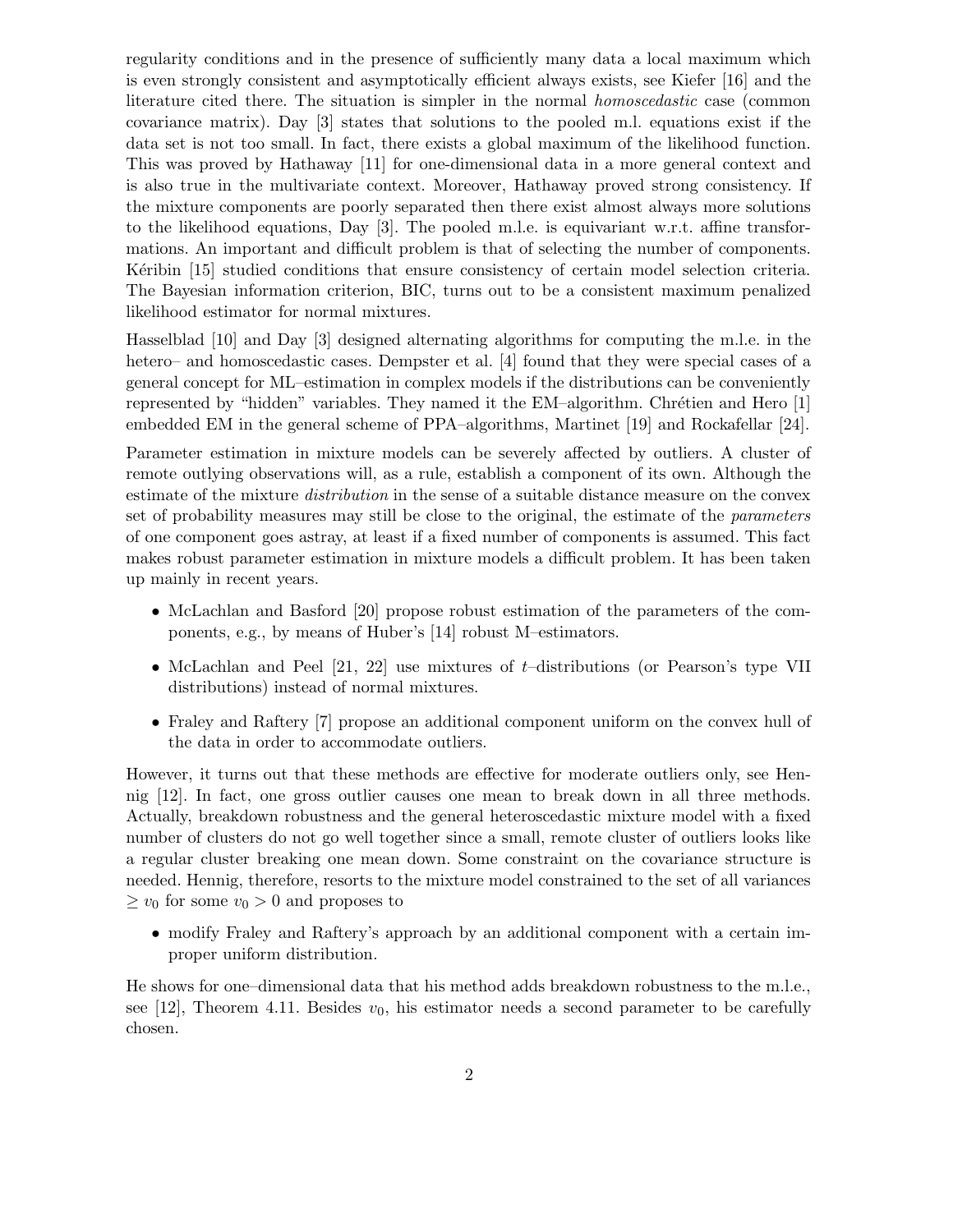We take here a different approach to robustness of parameter estimation in mixture models and restrict matters to homoscedasticity. In Section 2, we adapt the classification model [8] with "spurious outliers" and (at least)  $r$  regular elements to mixtures. We derive the ML– criterion of this outlier model which is again of the trimming type. For its maximization, we design an algorithm that consists of the iterative application of an EM–step and a trimming step which we call the EMT–algorithm. In Sections 2.3–2.8, we study its convergence properties which are similar to those of the EM–algorithm.

The aim of trimming is robustness and we compute in Section 3 various (replacement) breakdown points of EMT for normal mixtures. Theorem 3.2 says that the usual breakdown value of the common covariance matrix is large. Unfortunately, the same cannot be said about the breakdown value of EMT for the means, Theorem 3.5: whereas the criterion sustains one gross outlier, there are data sets such that one mean breaks down if two observations are suitably replaced with gross outliers. One reason for this misbehavior is the stringency of the usual breakdown point. It requires proper behavior of the estimator even in the presence of data sets that are very unlikely to emanate from a mixture distribution with separated components. We will show in a forthcoming communication that the asymptotic restricted breakdown point [8] of EMT for the means restricted to data sets that consist of sufficiently separated clusters is positive. As a tool in some of our proofs we use the MAP–clustering associated with the mixture.

#### 1.2 General notation

Given two integers  $m \leq n$ , the symbol  $m \dots n$  designates the set of integers  $k, m \leq k \leq n$ . The set of all r–element subsets of a set M is denoted by  $\binom{M}{r}$ . The symbol  $\Delta_{g-1}$  denotes the  $g - 1$ –dimensional unit simplex, that is, the set of all probability vectors of length g.

We consider data in a measurable sample space E, often d-dimensional Euclidean space  $\mathbb{R}^d$ . Our data set is  $S = (x_1, \ldots, x_n) \in E^n$ . Parameter spaces of statistical models are metric. We denote them by the upper case Greek letters  $\Gamma$ ,  $\Psi$ , and  $\Theta$  and parameters by the corresponding lower case letters  $\gamma$ ,  $\psi$ ,  $\theta$ , and  $\vartheta$ . If a random variable  $X : \Omega \to E$  is distributed according to  $\mu$  we write  $X \sim \mu$ . Its density function w.r.t. some reference measure on E is denoted by  $f_X$ or  $f_{\mu}$ . The conditional density of X given the parameter  $\gamma$  is  $f_{\gamma}(x) = f_{X}[x \mid \gamma]$ . We assume that it is a continuous function of  $\gamma$ .

The cone of positive–definite, symmetric  $d \times d$ –matrices is denoted by PD(d). Notation related to various normal cases is introduced in Sect. 2.9.

#### 1.3 The EM–algorithm

The EM algorithm computes the ML (or MAP) estimate of the parameter  $\vartheta \in \Theta$  of a complex statistical model  $X \sim \mu_{\theta}$  by representing it as a measurable function  $X = \Phi(Y)$  of a so–called complete model Y  $\sim \nu_{\vartheta}$  that is easier to handle. At its heart is the so–called Q–functional, the conditional expectation of the complete log-likelihood  $\ln f_{\nu_{\theta}}$  given the observation w.r.t. the "current" fit  $\vartheta$ 

$$
Q(\vartheta, \theta) = \mathcal{E}_{\nu_{\vartheta}}[\ln f_{\nu_{\theta}} \mid \Phi = x]. \tag{1}
$$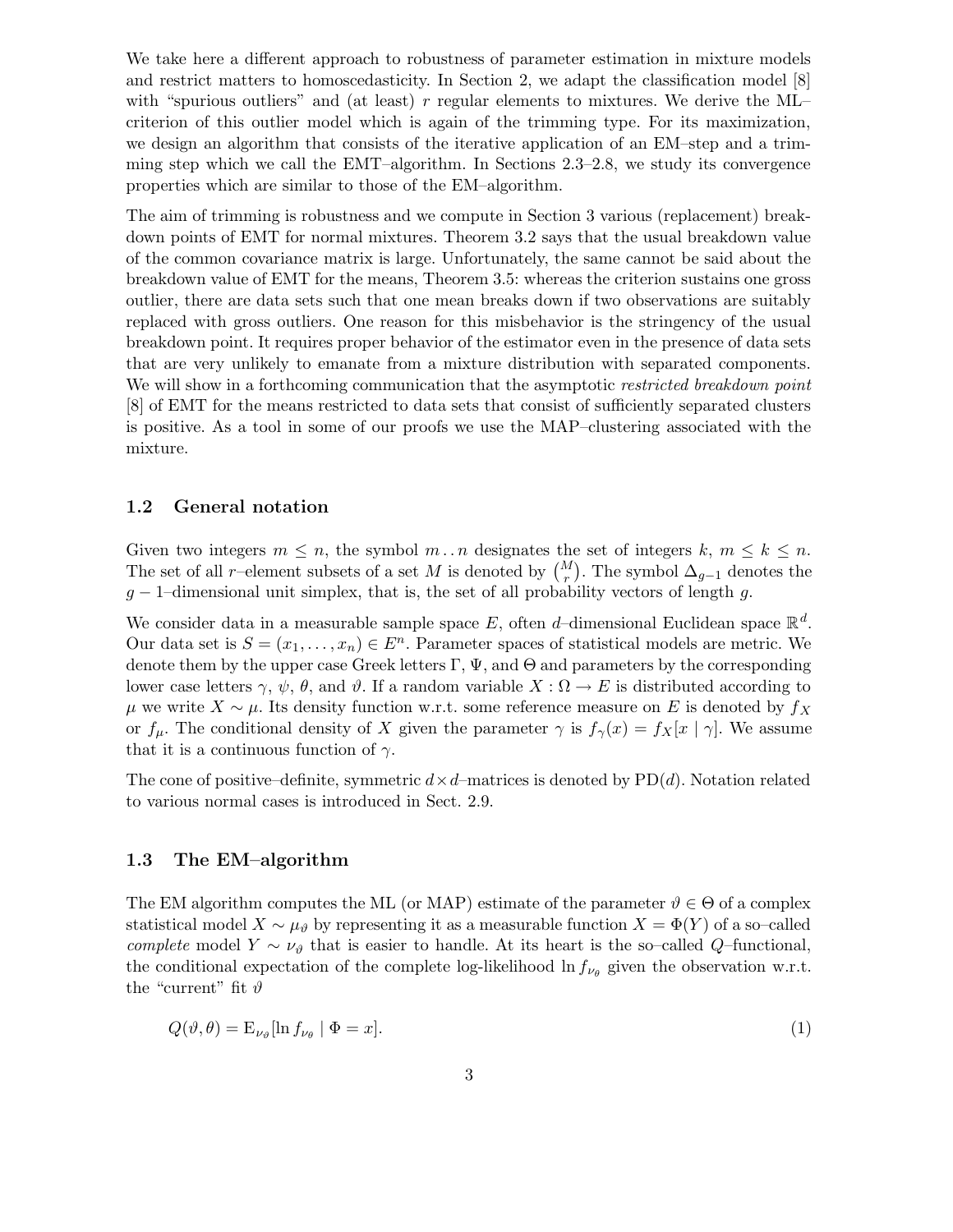Intuitively, one wishes to maximize  $\ln f_Y[y \mid \theta]$ , where y is the complete variable. Since this is not observed, the EM–algorithm recursively maximizes  $Q(\vartheta, \cdot)$  if possible,

$$
\vartheta \leftarrow \underset{\theta}{\operatorname{argmax}} Q(\vartheta, \theta). \tag{2}
$$

One step in this process is called the EM–step. Dempster, Laird, and Rubin [4] showed that each iteration of an EM–step increases the observed likelihood (in the sense  $\geq$ ) and if the iterations stall then, under regularity conditions, they do so at a critical point of the likelihood function.

More recently, Chrétien and Hero [1] derived the properties of the EM-algorithm from those of a proximal point algorithm (PPA) [19, 24] with the conditional Kullback–Leibler divergence as the penalty function. To this end they introduce the difference of the observed posterior log-likelihood and the Kullback–Leibler divergence of the complete model w.r.t. the current complete distribution  $\nu_{\vartheta}$  conditional on the observation,

$$
H(\vartheta, \theta) = \ln f_X[x \mid \theta] - D(\vartheta, \theta). \tag{3}
$$

We assume that

$$
D(\vartheta, \theta) = \int \nu_{\vartheta} \left[ dy \mid \Phi = x \right] \ln \frac{f_{\nu_{\vartheta}}[y \mid \Phi = x]}{f_{\nu_{\theta}}[y \mid \Phi = x]}
$$
(4)

is finite and jointly continuous. A simple algebraic transformation shows that the difference between the functionals Q and H does not depend on the variable  $\theta$ . Therefore, the EM– algorithm may also be represented by the PPA–recursion

$$
\vartheta \leftarrow \operatornamewithlimits{argmax}_\theta H(\vartheta, \theta)
$$

from which its properties flow.

The parameter  $\vartheta$  is called a *fixed point* of  $H(Q)$  if  $\vartheta \in \operatorname{argmax}_{\theta} H(\vartheta, \theta)$  ( $\vartheta \in \operatorname{argmax}_{\theta} Q(\vartheta, \theta)$ ). Of course, fixed points of  $H$  and  $Q$  are the same.

#### 1.4 EM for mixtures

Among other things, Dempster, Laird, and Rubin [4] applied the EM–algorithm to estimating the parameters  $\vartheta = (\mathbf{u}, \gamma) \in \Delta_{g-1} \times \Gamma$  of a mixture distribution with density

$$
f_{\mathbf{u},\gamma}(x) = \sum_{j} u_j f_{\gamma_j}(x). \tag{5}
$$

Here,  $\mathbf{u} = (u_1, \dots, u_g) \in \Delta_{g-1}$  are its mixing parameters and  $\gamma = (\gamma_1, \dots, \gamma_g) \in \Gamma \subseteq \Gamma_0^g$ 0 its population parameters. The complex random variable  $X \sim f_{\mathbf{u}, \gamma}$  is a simple function of a more easily accessible model. It is sufficient to represent each observation  $X$  by randomly switching on one of g random variables  $Z^{(l)} \sim f_{\gamma_l}$ ,  $l \in 1..g$ , with the aid of a stochastically independent random label  $L \sim \mathbf{u}$  in 1..g, the hidden variable, so that  $X = Z^{(L)}$ . By the formula of total probabilities,  $X$  is distributed according to the mixture distribution  $(5)$ . The complete variable of the observation X is thus the joint variable  $Y = (L, X)$ . In the case of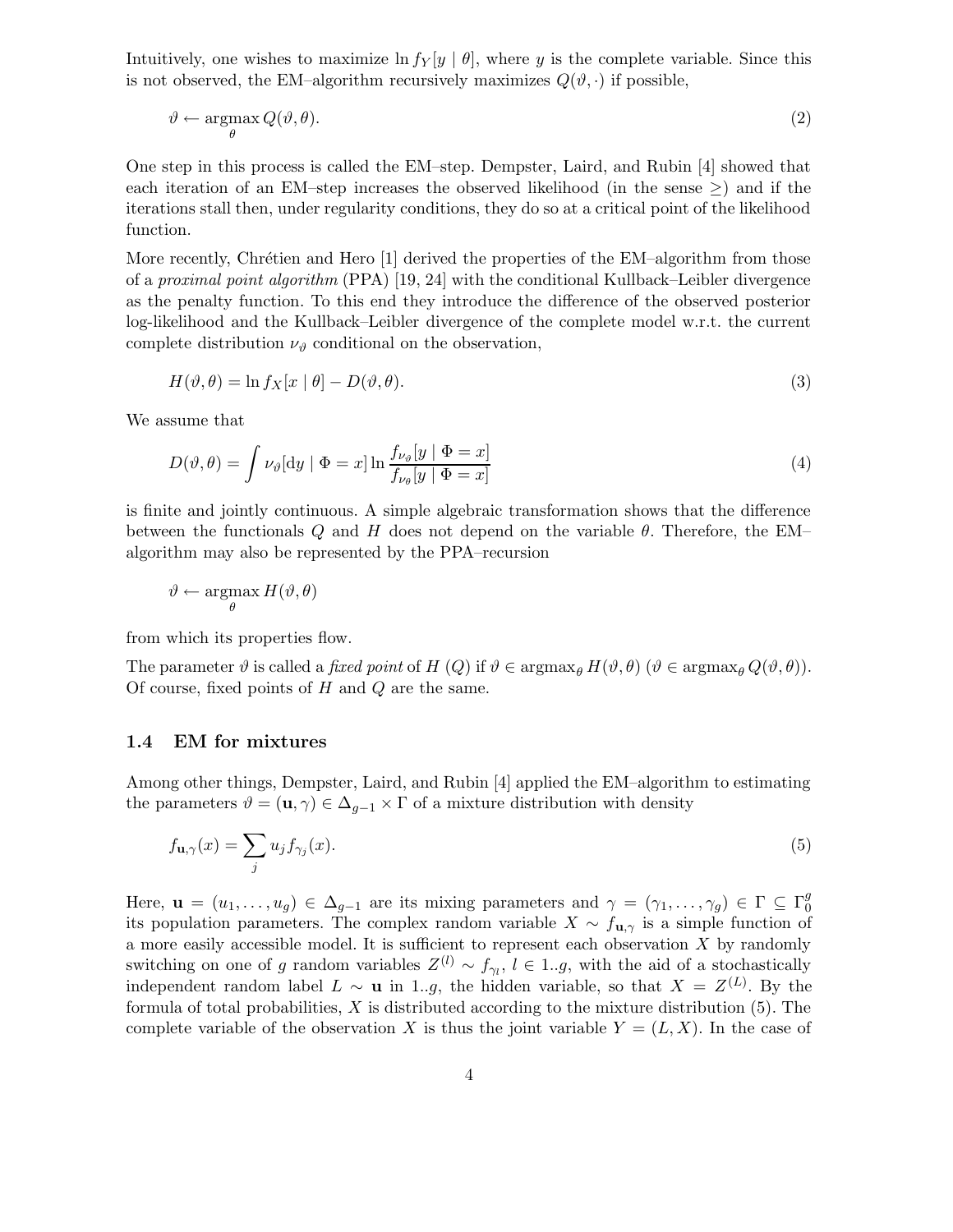*n* independent observations  $X_1, \ldots, X_n$  one obtains for  $S = (x_1, \ldots, x_n)$ ,  $X = (X_1, \ldots, X_n)$ ,  $Y = (Y_1, \ldots, Y_n)$ , and  $\mathbf{l} = (l_1, \ldots, l_n)$ 

$$
f_X[S \mid \mathbf{u}, \gamma] = \prod_i \sum_j u_j f_{\gamma_j}(x_i) \text{ and}
$$

$$
f_Y[\mathbf{l}, S \mid \mathbf{u}, \gamma] = \prod_i u_{l_i} f_{\gamma_{l_i}}(x_i).
$$

A further simple computation shows that with another pair of parameters  $\theta = (\mathbf{v}, \eta) \in$  $\Delta_{q-1} \times \Gamma$  the functional Q becomes

$$
Q((\mathbf{u},\gamma),(\mathbf{v},\eta)) = \sum_{l} \left( \sum_{i} w(i,l) \right) \ln v_l + \sum_{l} \sum_{i} w(i,l) \ln f_{\eta_l}(x_i), \tag{6}
$$

the weight  $w(i, l)$  being the posterior probability of the observation  $x_i$  to come from component l w.r.t. the parameters **u** and  $\gamma$ . By Bayes' formula,

$$
w(i,l) = P[L_i = l \mid X_i = x_i] = \frac{u_l f_{\gamma_l}(x_i)}{\sum_j u_j f_{\gamma_j}(x_i)}.
$$
\n(7)

The weights sum up to 1 over  $l$ , i.e.,  $w$  is a stochastic matrix. The entropy inequality allows to optimize Eqn.  $(6)$  w.r.t. v the maximum being

$$
u_{\text{new},l} = \frac{1}{n} \sum_{i} w(x_i, l). \tag{8}
$$

The EM–step starting from a stochastic matrix  $(w(i, j))$  is thus split into an M–step and an E–step:

E–step: Compute  $w(i, l)$  from the current parameters **u** and  $\gamma$ , cf. Eqn. (7); M-step: set  $u_{\text{new},l} = w_l(S)/n$  and maximize  $\sum_l \sum_i w(i, l) \ln f_{\eta_l}(x_i)$ , cf. (6), w.r.t.  $\eta$  to obtain the parameter  $\gamma_{\text{new}}$ .

The EM–algorithm is iterative and alternating running as follows

$$
\mathbf{w}^{(0)} \longrightarrow (\mathbf{u}^{(1)}, \gamma^{(1)}) \longrightarrow \mathbf{w}^{(1)} \longrightarrow (\mathbf{u}^{(2)}, \gamma^{(2)}) \longrightarrow \mathbf{w}^{(2)} \longrightarrow (\mathbf{u}^{(3)}, \gamma^{(3)}) \longrightarrow \cdots.
$$

If the m.l.e. exists then the sequence of target values converges, often to a local maximum. This always occurs in the homoscedastic normal case.

Of course, the algorithm can only be applied to models  $f_{\gamma_l}$  that actually allow maximization in the M–step. The assumed continuity of the likelihood function implies that this is always the case if  $\Gamma$  is compact. More can be said in general in the heteroscedastic case. Here  $\Gamma$  is the g–fold Cartesian product of  $\Gamma_0$  and one maximizes the sum  $\sum_i w(i, l) \ln f_{\gamma_l}(x_i)$  separately for each l. If Γ is (locally compact and) non–compact and if the likelihood function  $\eta \mapsto f_{\eta}(x)$ vanishes as  $\eta$  approaches the Alexandrov point of  $\Gamma$  for all  $x \in E$  then the same is true for the sum  $\sum_i w(i, l) \ln f_{\eta_l}(x_i)$  and it is again plain that the maximum exists. In other cases one is interested in the largest local maximum, Kiefer [16].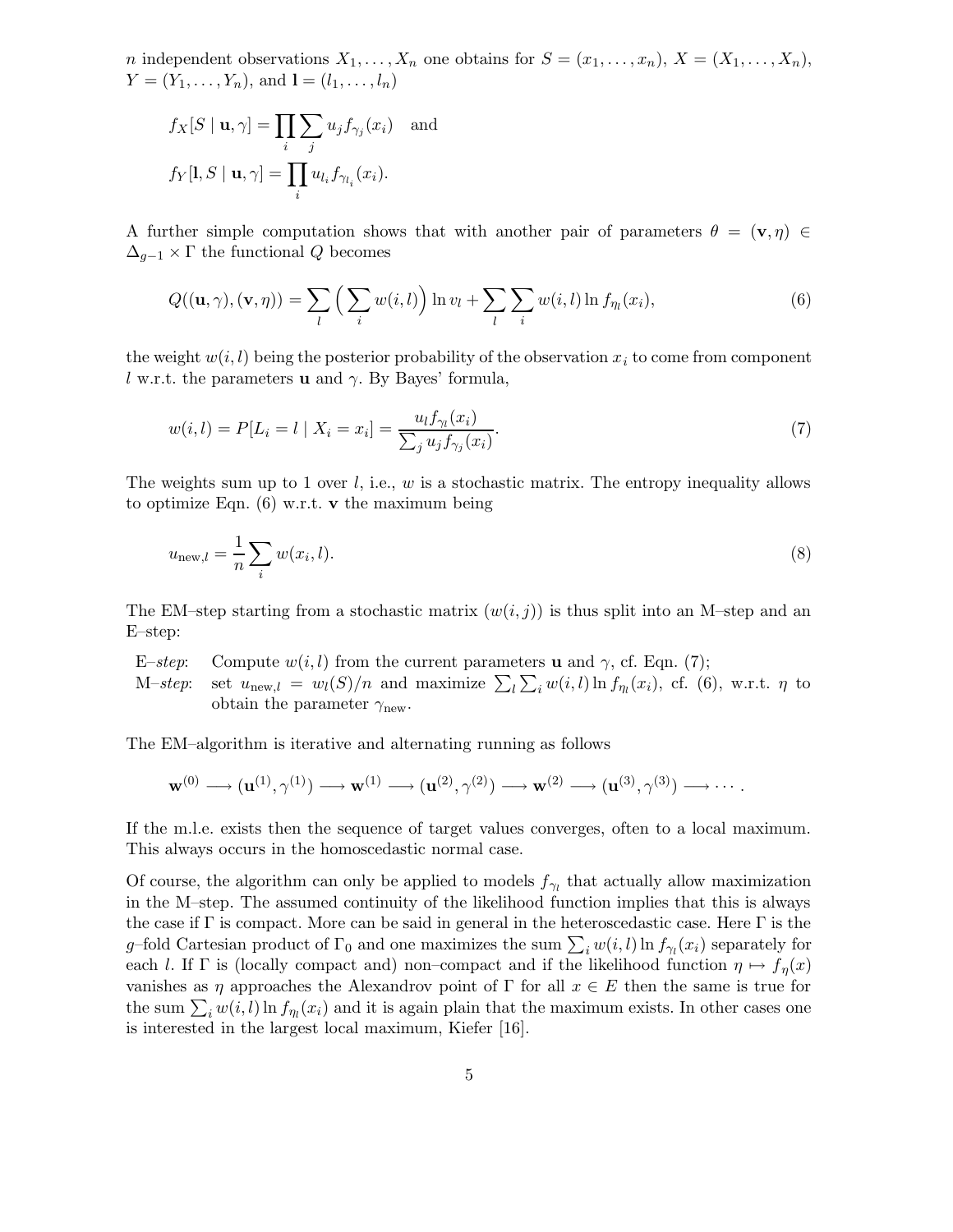# 2 The EMT–algorithm

#### 2.1 A mixture model with spurious outliers and its ML criterion

We now consider a model for r regular observations and  $n-r$  "spurious" elements in a sample space E. Spuriousness  $[8]$  applies to observations that are gross, unpredictable outliers in the sense that they obey no statistical law. We feel that the best way of handling this idea in a statistical (!) framework is by assuming that each outlier comes from its own population. The following is the main assumption on the spurious outliers.

(SV<sub>o</sub>) An outlier  $X_i : \Omega \to E$ ,  $i \in 1..n$ , obeys a parametric model with parameter  $\psi_i \in \Psi_i$ such that the likelihood integrated w.r.t. some prior measure  $\tau_i$  on  $\Psi_i$  satisfies

$$
\int_{\Psi_i} f_{X_i}[x \mid \psi_i] \tau_i(\mathrm{d}\psi_i) = 1,\tag{9}
$$

i.e., does not depend on x. We will later consider the parameters  $\psi_i$  as nuisances. There are two important and sufficiently general situations where  $(SV<sub>o</sub>)$  holds.

(A) The sample space is Euclidean,  $E = \mathbb{R}^d$ ,  $\Psi_i = E$ , the outliers obey a location model

$$
X_i = U_i + \psi_i
$$

with some (unknown) random noise  $U_i : (\Omega, P) \to E$ , and  $\tau_i$  is Lebesgue measure on  $\Psi_i$ . Indeed, in this case, the conditional Lebesgue density is  $f_{X_i}[x | \psi_i] = f_{U_i}(x - \psi_i)$  and, hence,

$$
\int_{\Psi_i} f_{X_i}[x \mid \psi_i] \, \mathrm{d}\psi_i = 1.
$$

(B) The parameter set  $\Psi_i$  is singleton and the distribution of  $X_i$  is taken as the reference measure for its density. This case includes the idea of irregular variants "uniformly distributed" on some domain.

Each of the r regular observations  $X_i$  comes from a mixture of g populations represented by a density of the form  $(5)$ . The numbers of components, g, and of regular objects, r, are considered fixed. They can be chosen by model selection criteria, Kéribin [15], and goodness– of–fit techniques that are not the subject matter of this communication. We assume that all functions  $f_{\mathbf{u},\gamma}$  are strictly positive on E. A popular example is the homoscedastic normal model on Euclidean d–space with parameter space  $\Gamma = \mathbb{R}^{gd} \times \{(V, \dots, V) \mid V \in \text{PD}(d)\} \approx$  $\mathbb{R}^{gd} \times \text{PD}(d)$ , all normal populations on Euclidean space with a common covariance matrix.

Combining regular observations and outliers, we use the set

$$
\binom{1..n}{r}\times\Delta_{g-1}\times\Gamma\times\prod_{i=1}^n\Psi_i.
$$

as the parameter set of our model with g components and  $n-r$  outliers. The set  $\binom{1..n}{r}$  $\binom{n}{r}$  of all r–element subsets of 1..*n* stands for the possible subsets of regular observations. Of course, the parametrization of the mixture model is not identifiable in the strict sense, see however the discussion in [22], Ch. 1. The density function of the ith observation for the parameter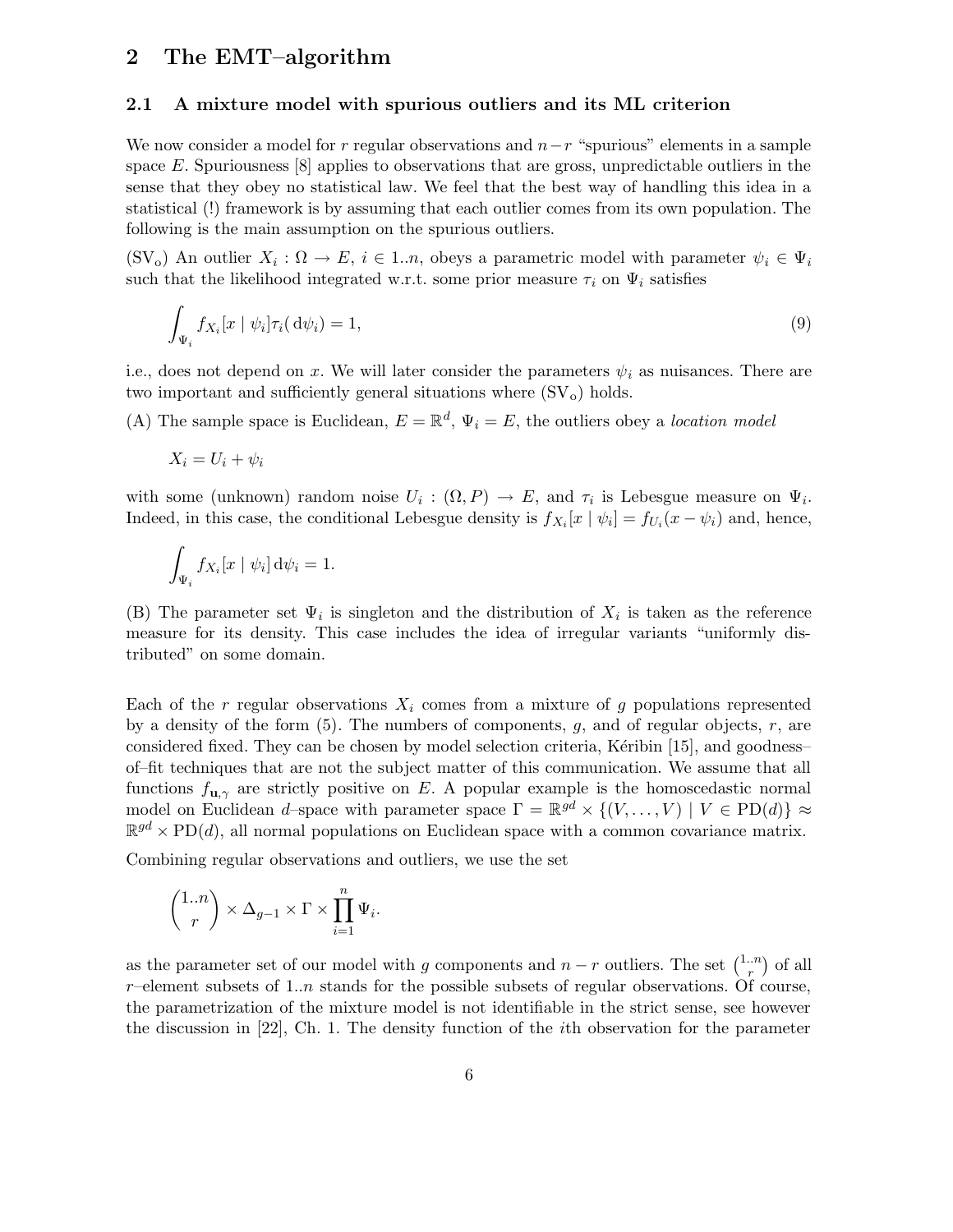values  $R \in \binom{1..n}{r}$  $(n_r^{n_r}), \mathbf{u}=(u_1,\ldots,u_g), \gamma=(\gamma_1,\ldots,\gamma_g),$  and  $\psi=(\psi_1,\ldots,\psi_n)$  w.r.t. a reference measure on  $E$  is

$$
f_{X_i}[x \mid R, \mathbf{u}, \gamma, \psi_i] = \begin{cases} f_{\mathbf{u}, \gamma}(x) & \text{as in Eqn. (5),} \quad i \in R, \\ f_{X_i}(x) & \text{as in Eqn. (9),} \quad i \notin R. \end{cases}
$$

We assume that the sequence of observations  $(X_i)_{i=1}^n$  is statistically independent but not necessarily i.i.d. unless there are no outliers,  $n = r$ . By the product formula, the likelihood for the data set  $S = (x_1, \ldots, x_n)$  is

$$
f_X[S \mid R, \mathbf{u}, \gamma, \psi] = \prod_{i \in R} f_{\mathbf{u}, \gamma}(x_i) \prod_{i \notin R} f_{X_i}[x_i \mid \psi_i].
$$

Considering the parameters  $\psi_i$  of the outliers nuisances to be integrated out w.r.t. to the prior measures  $\tau_i$  we obtain by Eqn. (9) the integrated likelihood

$$
f_X[R \mid \mathbf{u}, \gamma] = \prod_{i \in R} f_{\mathbf{u}, \gamma}(x_i) = \prod_{i \in R} \left( \sum_j u_j f_{\gamma_j}(x_i) \right),\tag{10}
$$

the ML–criterion to be optimized w.r.t. the parameters  $R \in \binom{1..n}{r}$  $\binom{n}{r}$ ,  $\mathbf{u} \in \Delta_{g-1}$ , and  $\gamma \in \Gamma$ . By the principle of dynamic optimization, the ML–estimator of the parameters is computed from

$$
\underset{R}{\operatorname{argmax}} \max_{\mathbf{u}, \gamma} \ln f_X[R \mid \mathbf{u}, \gamma] = \underset{R}{\operatorname{argmax}} \ln f_X[R \mid \mathbf{u}^*, \gamma^*],\tag{11}
$$

 $\mathbf{u}^*$  and  $\gamma^*$  being the m.l.e.'s of **u** and  $\gamma$  w.r.t. R.

#### 2.2 The EMT–step

Our next aim is the adaptation of the EM–algorithm to the ML–criterion (10). We extend the EM–algorithm to contaminated mixtures proposing the following EMT–step, a suite of an E–, an M–, and a T–step. The E– and M–steps are carried out w.r.t. an  $r$ –element subset of 1..*n* and the trimming step selects the r elements that best fit the new parameters as the new regular elements.

- *Input*: A subset  $R \subseteq S$  of r elements, mixing rates  $(u_1, \ldots, u_g)$ , and population parameters  $\gamma_1, \ldots, \gamma_g$ .
- Output: A subset, mixing rates, and population parameters with improved criterion  $(10)$ , cf. Proposition 2.3.
- E–step: compute the weights  $w(x, j) = \frac{u_j f_{\gamma_j}(x)}{\sum_{y} u_j f_{\gamma_j}(x)}$  $\frac{w_j y_{j'j'}(x)}{\sum_l u_l f_{\gamma_l}(x)}, x \in R, j \in 1..g;$
- M-step: set  $u_{\text{new},j} = \frac{1}{r} \sum_{x \in R} w(x,j), 1 \leq j \leq g$ , and maximize  $\sum_{j} \sum_{x \in R} w(x,j) \ln f_{\gamma_j}(x)$  $\sum_{x \in R} w(x, j) \ln f_{\gamma_j}(x), j \in 1..g$ , may be maximized separately) w.r.t.  $\gamma \in \Gamma$  to obtain  $\gamma_{\text{new}}$ ; (in the heteroscedastic case, each sum
- T–step: define  $R_{\text{new}}$  to be the set of objects  $x \in S$  with the r largest values of  $f_{\mathbf{u}_{\text{new}},\gamma_{\text{new}}}(x) = \sum_{j} u_{\text{new},j} f_{\gamma_{\text{new},j}}(x).$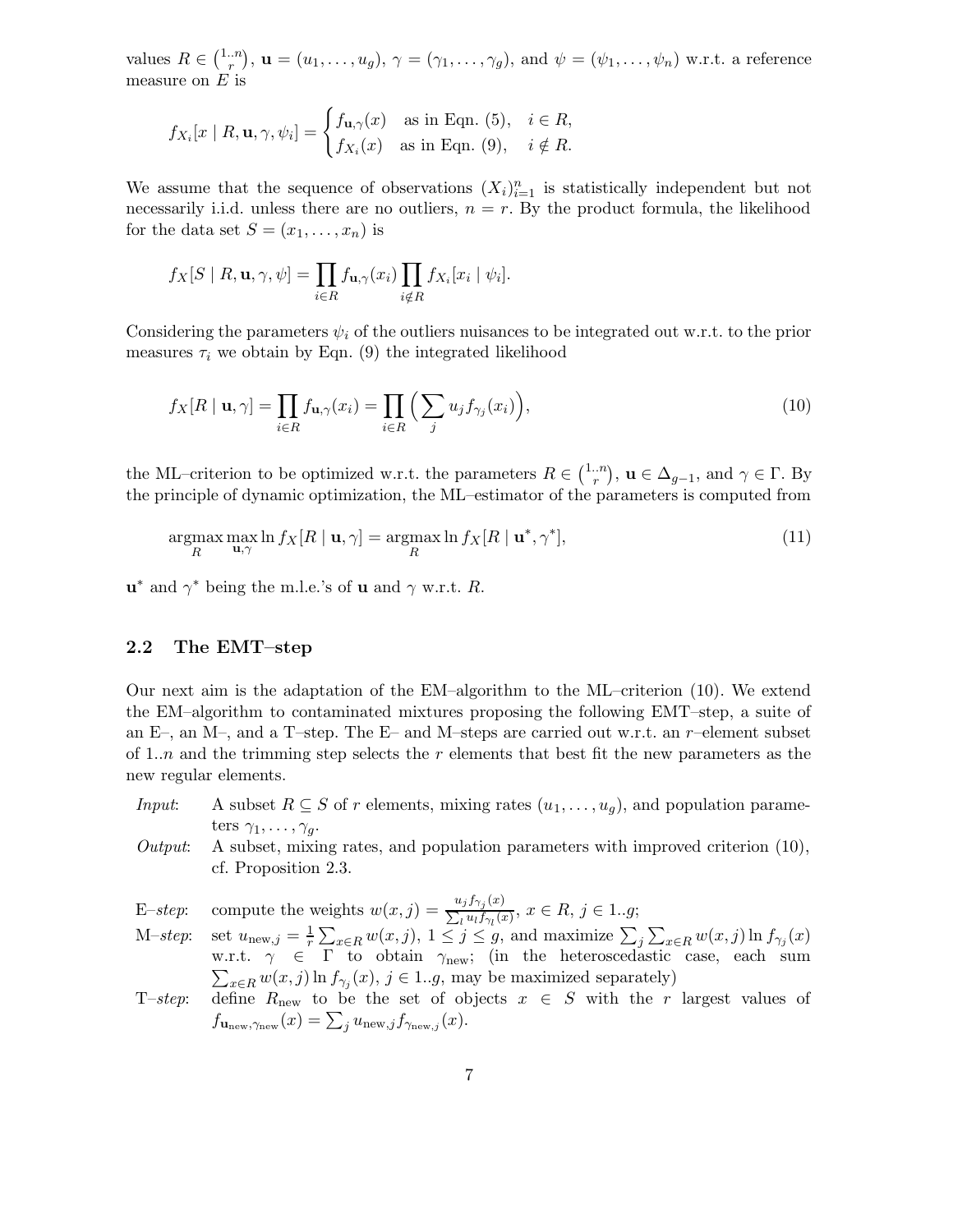The iteration of EMT–steps with a randomly or deliberately chosen initial stochastic matrix  $\mathbf{w}^{(0)}$  and an r–element subset  $R^{(0)}$  input to the M–step is the **EMT–algorithm**. It is again iterative and alternating running as follows

$$
(R^{(0)},\mathbf{w}^{(0)})\overset{\mathrm{M-step}}{\longrightarrow}(\mathbf{u}^{(1)},\gamma^{(1)})\overset{\mathrm{T-step}}{\longrightarrow}(R^{(1)},\mathbf{u}^{(1)},\gamma^{(1)})\overset{\mathrm{E-step}}{\longrightarrow}(R^{(1)},\mathbf{w}^{(1)})\overset{\mathrm{M-step}}{\longrightarrow}(\mathbf{u}^{(2)},\gamma^{(2)})\overset{\mathrm{T-step}}{\longrightarrow}\cdots.
$$

The rows of the initial weight matrix may be chosen uniformly from the  $(g-1)$ –dimensional unit simplex  $\Delta_{q-1}$ . An efficient procedure is OSIMP, see Fishman [6]. An alternative are randomly sampled unit vectors. If components are sufficiently separated the algorithm may also be started with parameters  $(\mathbf{u}^{(0)}, \gamma^{(0)})$  from a suitable clustering algorithm. An elegant procedure for uniform generation of a subset  $R^{(0)}$  appears in Knuth [17], p.136, ff. Since EMT does not necessarily find a global maximum in one sweep, the algorithm has to be replicated several or many times with different starting configurations in order to reach a high value of the integrated likelihood (10). The remarks after the statement of the EM–algorithm apply also to the EMT.

The EMT–step has two parameters, the number q of components and the number of regular data points r. Both may be chosen by validation techniques based on goodness of fit.

The following proposition discusses monotonicity of the successive values of the target function.

#### 2.3 Proposition

Let the statistical model be as described at the beginning of this section.

- (a) An EMT–step improves the integrated likelihood  $f_X[R | u, \gamma]$  in the sense  $\geq$ .
- (b) If  $(R, \mathbf{u}, \gamma)$  is optimal then so is  $(R_{\text{new}}, \mathbf{u}_{\text{new}}, \gamma_{\text{new}})$ .

**Proof.** (a) Under the assumptions made, the fact that  $f_X[R | \mathbf{u}, \gamma] \leq f_X[x | R, \mathbf{u}_{\text{new}}, \gamma_{\text{new}}]$  is the well–known property of monotonicity of the EM–algorithm applied to the objects in  $R$ , see [4], p. 8. Moreover,

$$
\ln f_X[R \mid \mathbf{u}_{\text{new}}, \gamma_{\text{new}}] = \sum_{i \in R} \ln \sum_l u_{\text{new},l} f_{\gamma_{\text{new},l}}(x_i) \le \sum_{i \in R_{\text{new}}} \ln \sum_l u_{\text{new},l} f_{\gamma_{\text{new},l}}(x_i)
$$

$$
= \ln f_X[R_{\text{new}} \mid \mathbf{u}_{\text{new}}, \gamma_{\text{new}}]
$$

by maximality of the objects in  $R_{\text{new}}$ .

(b) follows from the increasing property (a).  $\Box$ 

We say that  $(R, \mathbf{u}, \gamma)$  is a halting point of the EMT–step if the ML–criterion (10) remains unchanged after an EMT–step starting from it. According to Proposition 2.3, an ML–estimate is a halting point. A critical point of a differential function is a point where its gradient vanishes. A face of the simplex  $\Delta_{q-1}$  is the convex combination of a non-empty set of unit vectors in  $\mathbb{R}^g$ . A subset  $F \subseteq \Delta_{g-1}$  is a face if it is the non-empty intersection of  $\Delta_{g-1}$  with some subspace L of  $\mathbb{R}^g$  such that  $\Delta_{g-1} \setminus L$  is convex or again if it is the set of points in  $\Delta_{g-1}$ where some linear form on  $\mathbb{R}^g$  assumes its minimum. To each non-empty subset  $M \subseteq \Delta_{g-1}$ there is a smallest face that contains it, the face *generated* by  $M$ . The face generated by a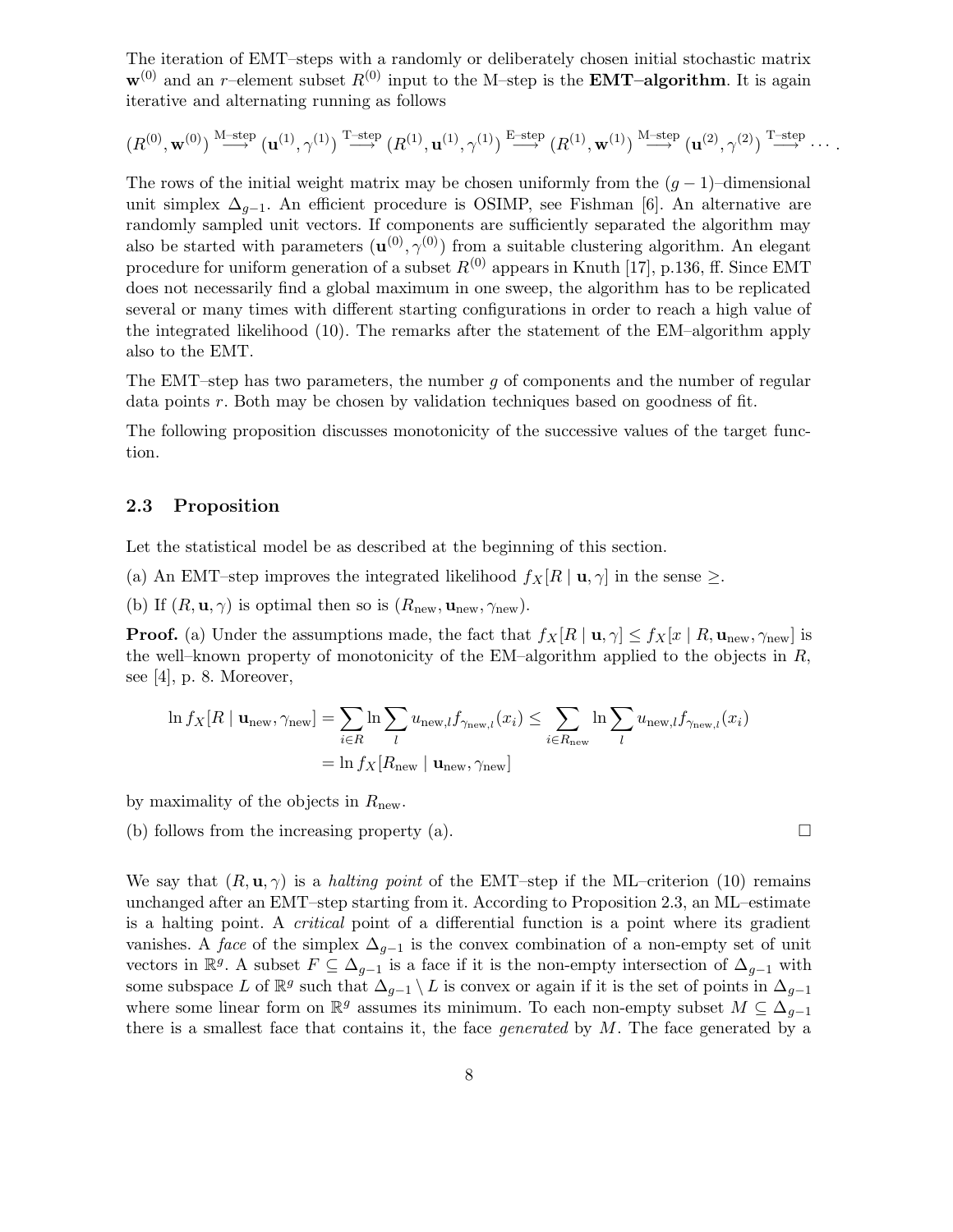subset that contains an interior point of the simplex is the whole simplex. The face generated by one point contains this point in its interior. (This is also true if the point is an extreme point of the simplex.)

In the sequel we discuss the relationships between limit, halting, fixed, and critical points. We need the *H*–functional (3) w.r.t. an r–element subset  $R \subseteq 1..n$ ,

$$
H_R((\mathbf{u},\gamma),(\mathbf{v},\eta)) = \ln f_X[R \mid \mathbf{u},\gamma] - D_R((\mathbf{u},\gamma),(\mathbf{v},\eta)),
$$

where  $D_R((\mathbf{u}, \gamma), (\mathbf{v}, \eta))$  is the Kullback–Leibler divergence of the complete model w.r.t. R conditional on  $[\Phi = R]$ .

#### 2.4 Proposition

Assume that the sequence of successive outputs of the EMT algorithm converges with limit  $(R^*, \mathbf{u}^*, \gamma^*)$ . Then  $(R^*, \mathbf{u}^*, \gamma^*)$  is a halting point of the EMT–step.

**Proof.** By convergence of the sequence  $(R_t, \mathbf{u}_t, \gamma_t)$  to  $(R^*, \mathbf{u}^*, \gamma^*)$ , we have  $R_t = R^*$  for eventually all t. It is, therefore, sufficient to consider  $R_t$  fixed. Abbreviate  $\theta = (\mathbf{u}, \gamma)$ ,  $\vartheta_t =$  $(\mathbf{u}_t, \gamma_t)$ , and  $\vartheta^* = (\mathbf{u}^*, \gamma^*)$ . From  $H_{R_t}(\vartheta_t, \theta) \leq H_{R_t}(\vartheta_t, \vartheta_{t+1})$  for all  $\theta$  we infer

$$
H_{R_t}(\vartheta^*,\theta) = \lim_{t \to \infty} H_{R_t}(\vartheta_t,\theta) \le \lim_{t \to \infty} H_{R_t}(\vartheta_t,\vartheta_{t+1}) = H_{R_t}(\vartheta^*,\vartheta^*).
$$

This is the claim.  $\Box$ 

## 2.5 Proposition

If  $(R^*, u^*, \gamma^*)$  is a halting point of the EMT–step then  $(u^*, \gamma^*)$  is a fixed point of  $H_{R^*}$  (see Section 1.3).

**Proof.** Let us put  $\vartheta^* = (\mathbf{u}^*, \gamma^*)$  and  $\vartheta_{\text{new}} = (\mathbf{u}_{\text{new}}, \gamma_{\text{new}})$ , the output of the EMT–step starting from  $(R^*, \mathbf{u}^*, \gamma^*)$ . If  $(R^*, \mathbf{u}^*, \gamma^*)$  is a halting point of the EMT-step then

$$
f_X[R^* | \vartheta^*] = f_X[R^* | \vartheta_{\text{new}}] = f_X[R_{\text{new}} | \vartheta_{\text{new}}].
$$
\n(12)

The first equality implies

$$
H_{R^*}(\vartheta^*, \vartheta^*) = \ln f_X[R^* | \vartheta^*] = \ln f_X[R^* | \vartheta_{\text{new}}] = H_{R^*}(\vartheta^*, \vartheta_{\text{new}}) + D_{R^*}(\vartheta^*, \vartheta_{\text{new}})
$$
  

$$
\geq H_{R^*}(\vartheta^*, \vartheta_{\text{new}}),
$$

i.e.,  $\vartheta^*$  is a fixed point of  $H_{R^*}$ .

## 2.6 Proposition

Assume that  $\Gamma$  is an open subset of some Euclidean space, that  $f_{\gamma}(x)$  is differentiable w.r.t.  $\gamma$  for all x, and that the (conditional) Kullback–Leibler divergence  $D_R(\vartheta,\theta) = D(\nu_{\vartheta}[\cdot | \Phi =$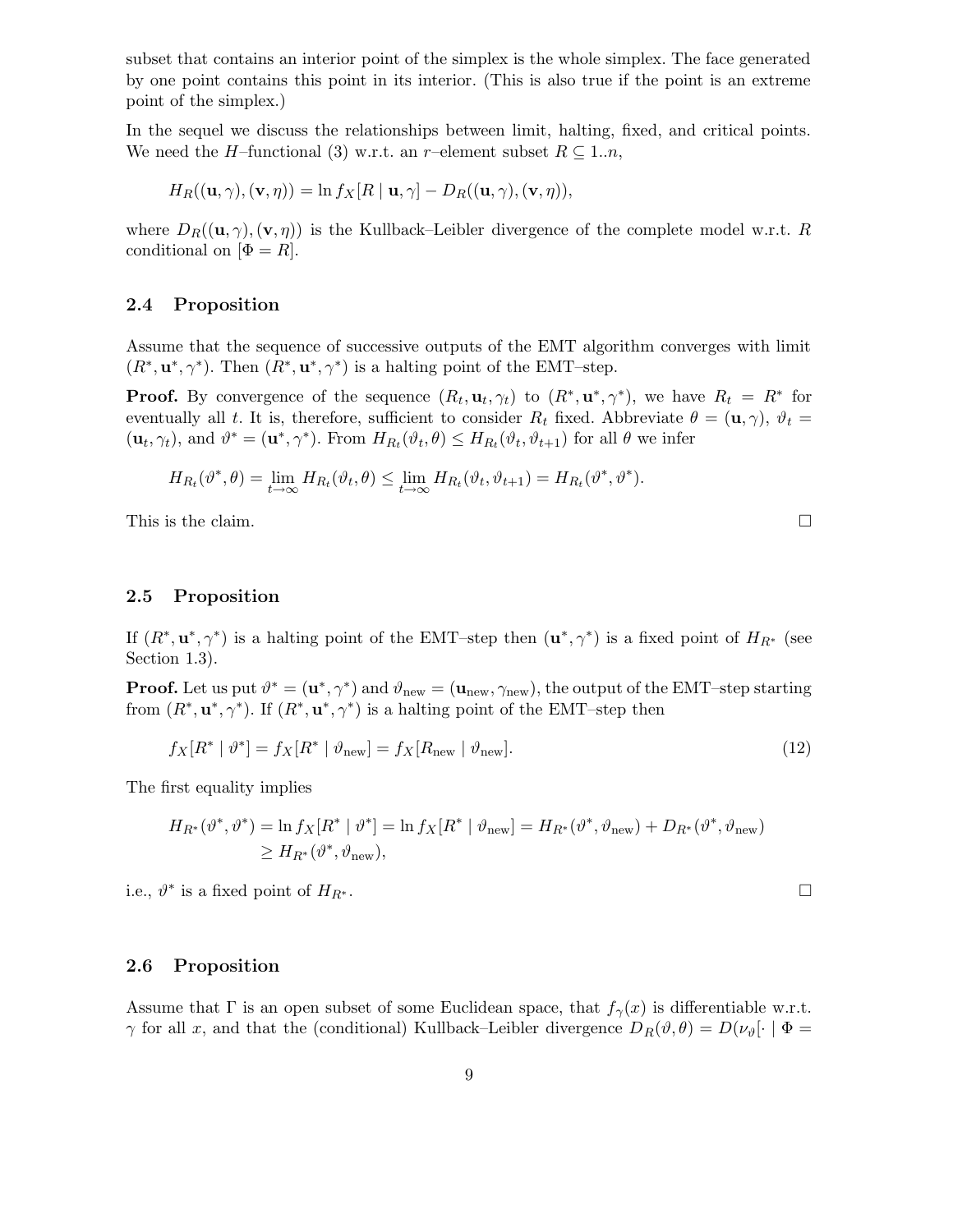$R, \nu_{\theta}[\cdot | \Phi = R]$  is differentiable w.r.t.  $\theta$  at each point of the diagonal  $\theta = \vartheta$  for all R. Then any halting point  $(R^*, \mathbf{u}^*, \gamma^*)$  of the EMT–step has the following properties.

(i)  $\gamma^*$  is a critical point of the observed likelihood function  $f_X[R^* | \mathbf{u}^*, \gamma]$  as a function of  $\gamma$ . (ii) The vector of mixing rates  $\mathbf{u}^*$  is a maximum of the observed likelihood function  $f_X[R^* | \mathbf{u}, \gamma^*]$  as a function of **u** on the face generated by  $\mathbf{u}^*$ .

(iii) If  $\mathbf{u}^*$  is an interior point of the simplex then it is a maximum of the function  $\mathbf{u} \to f_X[R^*]$ **u**,  $\gamma^*$ . If, moreover, each observation  $x_i$  has a strictly positive density w.r.t.  $(\mathbf{u}^*, \gamma^*)$  and if the g vectors

$$
(f_{\gamma^*,1}(x_i))_i,\ldots,(f_{\gamma^*,g}(x_i))_i
$$

are affine independent then it is the only maximum.

(iv)  $R^*$  is consistent with the output  $(\mathbf{u}_{\text{new}}, \gamma_{\text{new}})$  of the EM–step starting from  $(R^*, \mathbf{u}^*, \gamma^*)$ .

**Proof.** Let  $\vartheta^*$  and  $\vartheta_{\text{new}}$  be as defined at the beginning of the proof of Proposition 2.5. From that proposition, we know already that  $\vartheta^*$  is a fixed point of  $H_{R^*}$ . The point  $\mathbf{u}^*$  is interior to the face F generated by it. Therefore,  $\vartheta^*$  lies in the interior of  $F \times \Gamma$ . The fixed point  $\vartheta^*$  maximizes the H-functional  $\theta \mapsto H_{R^*}(\vartheta^*, \theta)$  and minimizes the (conditional) Kullback– Leibler divergence  $\theta \mapsto D_{R^*}(\theta^*,\theta)$  since it vanishes there. By interiority of  $\theta^*$ , the gradients of both functions restricted to  $F \times \Gamma$  vanish at this point. Thus, the gradient of the restriction to  $F \times \Gamma$  of the observed log-likelihood

$$
\theta \mapsto \ln f_X[R^* \mid \theta] = H_{R^*}(\vartheta^*, \theta) + D_{R^*}(\vartheta^*, \theta),
$$

too, vanishes at  $\vartheta^*$ , this representation being valid at least near  $\theta = \vartheta^*$ . This completes claim (i).

Nothing has to be shown for claim (ii) if  $\mathbf{u}^*$  is an extreme point of the simplex. Otherwise, note that

$$
\ln f_X[R^* | \theta] = \sum_{i \in R} \ln \sum_j u_j f_{\gamma, j}(x_i)
$$

is of the form  $\sum_{i\in R} \ln(A\mathbf{u})_i$  with  $A_{i,j} = f_{\gamma,j}(x_i)$ . Claim (ii) now follows from concavity A.1(a) of this function restricted to the mixing parameters and from the vanishing of the gradient.

If  $u^*$  is an interior point then its generated face is the whole simplex and the first claim of (iii) follows from (ii). The second claim follows from Lemma A.1(b).

Claim (iv) follows directly from the second equality in Eqn. (12).  $\Box$ 

It is often the case that the EMT–algorithm converges. The following corollary, a consequence of Propositions 2.4, 2.5, and 2.6, discusses the limit.

## 2.7 Corollary

Let the assumptions of Proposition 2.6 hold and assume that the sequence of successive outputs of the EMT algorithm converges with limit  $(R^*, \mathbf{u}^*, \gamma^*)$ . Then (i)–(iv) of Proposition 2.6 hold.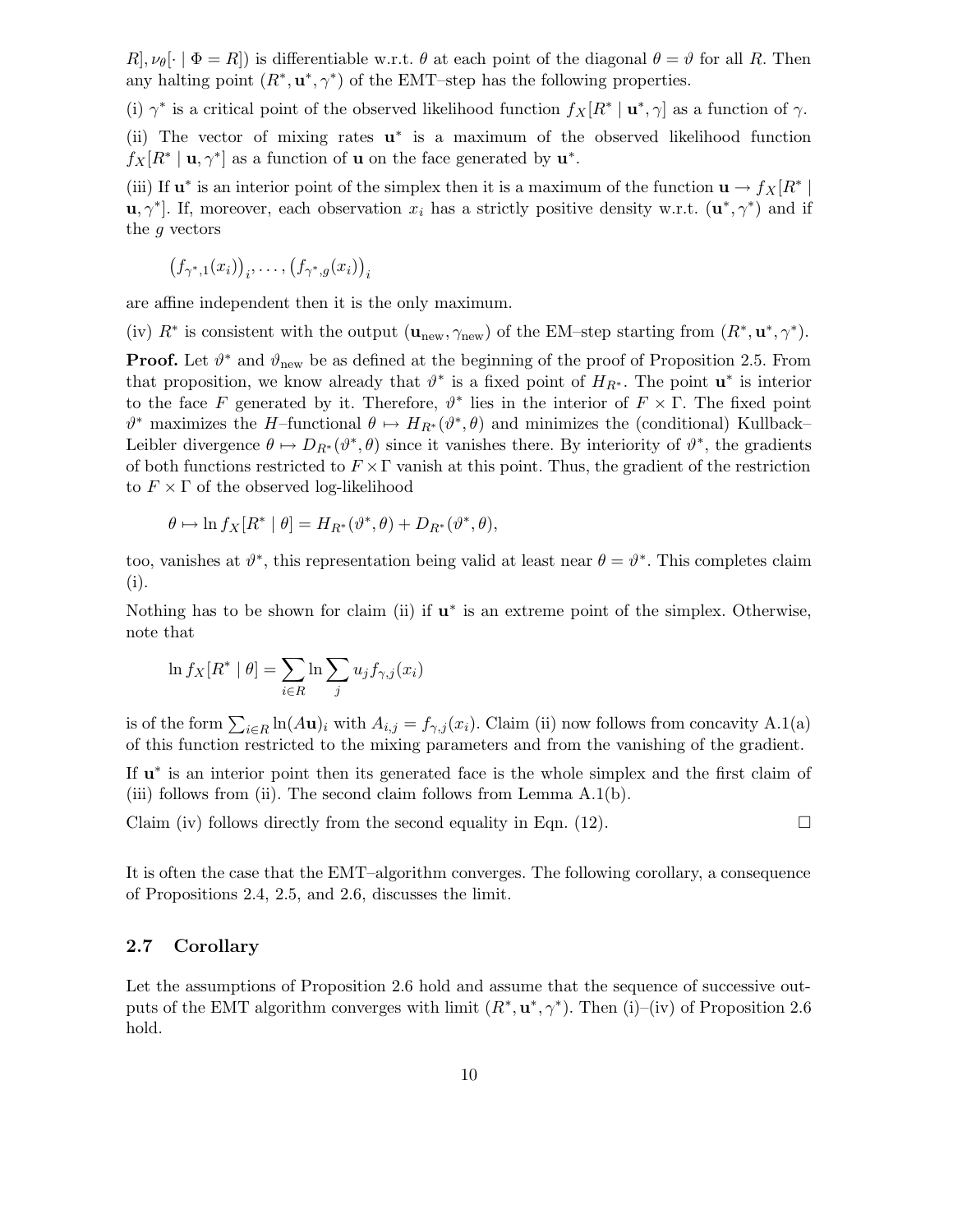| log-likelihood |                                 | m                            | $\boldsymbol{v}$ |
|----------------|---------------------------------|------------------------------|------------------|
| $-8.39821$     | 0.5, 0.25, 0.25                 | $-3.00000, 2.07741, 3.92258$ | 10.57442         |
| $-8.44833$     | 0.5, 0.245256, 0.254744         | $-2.99999, 2.99992, 3.00005$ | 1.00007          |
| $-10.2809$     | $1-\alpha-\beta, \alpha, \beta$ | 0, 0, 0                      | 10               |

Table 1: Limit points for the data set  $-4, -2, 2, 4$  and the homoscedastic normal model with three components.

## 2.8 Remarks

(a) Even if the ML–estimate exists the likelihood values along the EMT–algorithm need not converge to the maximum. Here is a simple, one-dimensional, normal example. The data set consists of the four points  $-4, -2, 2, 4$ . It has two obvious clusters. Running the EM algorithm (no outliers) with the homoscedastic model and  $g = 3$  we find the limits shown in Table 1. The first limit point is the global maximum. It essentially uses the two negative observations for one component and each of the two positive ones for the remaining components. The second limit point corresponds to the natural solution with two components with centers close to −3 and 3. One of the components is split in two very similar parts. The limit point seems to be a local maximum which is very flat in two directions, two eigenvalues of the Hessian being close to zero. The last line in the table describes a two–dimensional manifold of limit points with equal log–likelihoods. The positive semi–definite Hessian is the same at each point and has four vanishing eigenvalues. In the first two lines, the mixing rates are unique by Proposition 2.6(iii). However, each of the first two lines induces a number of symmetrical, equivalent solutions.

(b) Modifications to the M–step are possible. It is not necessary to go to the maximum in the M–step. Each improvement in the M–step or in the T–step improves the observed likelihood.

(c) If  $\Gamma$  is not open as required in Proposition 2.6 then  $(\mathbf{u}^*, \gamma^*)$  is still a fixed point as in the first part of Proposition 2.6(i) but it is only true that directional derivatives of  $\gamma \mapsto f_X[R^* | \mathbf{u}^*, \gamma]$ at  $\gamma^*$  must be  $\leq 0$  in all interior directions.

#### 2.9 Three normal cases

Eqn.  $(8)$  gives an analytical expression for the maximum in the M–step w.r.t. the vector **u** of mixing rates. It is well known that the population parameters  $\eta_l = (m_l, V_l)$ , too, can be expressed by formulae if populations are normal. The same can of course be said about the M–step in the EMT–algorithm.

The normal case needs some more notation. Here,  $E = \mathbb{R}^d$  is d-dimensional Euclidean space so that  $S \subseteq \mathbb{R}^{nd}$ . The symbol  $N_{m,V}$  designates the *d*-variate normal distribution with mean m and covariance matrix V and also its Lebesgue density. Given a subset  $T \subseteq S$ , the symbols  $m(T)$ ,  $W(T)$ , and  $V(T)$  designate its mean vector, its SSP-matrix, and its sample covariance matrix, respectively. We will mainly need *weighted* mean vectors and *weighted* pooled SSPand covariance matrices w.r.t. a stochastic weight matrix  $\mathbf{w} = (w(x,j))_{x \in S, j \in 1..g}, \sum_j w(x,j) =$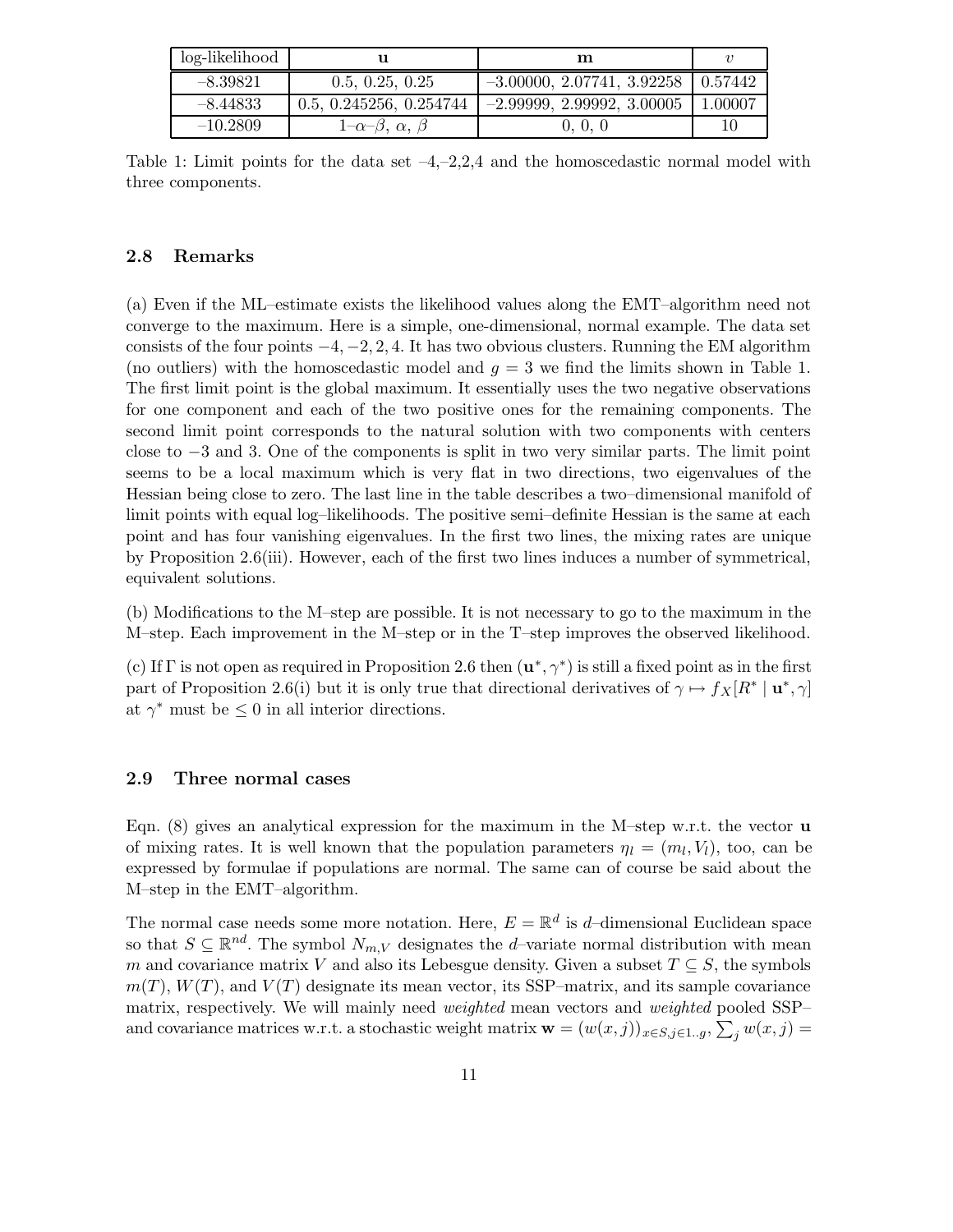1 for all x, and a subset  $T \subseteq S$ . With the abbreviation

$$
w_j(T) = \sum_{x \in T} w(x, j)
$$

they are defined respectively as

$$
m_{\mathbf{w},j}(T) = \frac{1}{w_j(T)} \sum_{x \in T} w(x,j)x,
$$
  
\n
$$
W_{\mathbf{w},j}(T) = \sum_{x \in T} w(x,j)(x - m_{\mathbf{w},j}(T))(x - m_{\mathbf{w},j}(T))^T,
$$
  
\n
$$
V_{\mathbf{w},j}(T) = \frac{1}{w_j(T)} \sum_{x \in T} w(x,j)(x - m_{\mathbf{w},j}(T))(x - m_{\mathbf{w},j}(T))^T.
$$

The mean value is put to zero and the covariance matrix to the identity matrix if  $w_i(T)$ vanishes.

We assume throughout that the data points  $S$  are in *general position*. This notion has different meanings for the three customary normal sub–populations specified by the shape of the covariance matrix: spherical, diagonal, or full. In the spherical case it means pairwise difference of all data points, in the diagonal case pairwise difference of the kth entries for all  $k \in \{1..d\}$ , and in the full case affine independence of any  $d+1$  points in S. We make the standard assumption  $r \geq g+1$  in the "spherical" and "diagonal" cases and  $r \geq gd+1$  in the "full" case. General position then guarantees that all weighted variances are strictly positive and all weighted covariance matrices are positive definite in the homoscedastic case. Indeed, e.g. in the "full" case, let  $\{R_1, \ldots, R_g\}$  be the MAP–*partition* of R associated with the weight matrix  $(w(x, j))_{x \in R, j \in 1..g}$ , i.e.,  $x \in R_j \Leftrightarrow j = \operatorname{argmax}_{\ell} w(x, \ell)$ . Then

$$
w(x,j) \ge \frac{1}{g}, \quad x \in R_j,\tag{13}
$$

and, hence,

$$
W_{\mathbf{w},j}(T) \succeq \frac{1}{g} \sum_{j} \sum_{x \in R_j} (x - m_{\mathbf{w},j}(T))(x - m_{\mathbf{w},j}(T))^{\mathrm{T}} \succ 0
$$

since at least one cluster  $R_i$  contains at least  $d+1$  elements by the pigeon hole principle. With the notation above and in the homoscedastic case, the parameter estimates in the M–step with input  $\bf{w}$  and  $\bf{R}$  are

$$
m_j = m_{\mathbf{w},j}(R) \qquad \text{and} \tag{14}
$$

$$
V = \sum_{j} u_j V_{\mathbf{w},j}(R) = \frac{1}{r} \sum_{j=1}^{g} \sum_{x \in R} w(x,j)(x - m_j)(x - m_j)^{\mathrm{T}}, \qquad \text{(full)} \tag{15}
$$

$$
v_k = V_{k,k} = \frac{1}{r} \sum_{j=1}^{g} \sum_{x \in R} w(x,j)(x_k - m_{j,k})^2,
$$
 (diagonal) (16)

$$
v = \frac{1}{d} \sum_{k} v_k = \frac{1}{rd} \sum_{j=1}^{g} \sum_{x \in R} w(x, j) \sum_{k} (x_k - m_{j,k})^2.
$$
 (spherical) (17)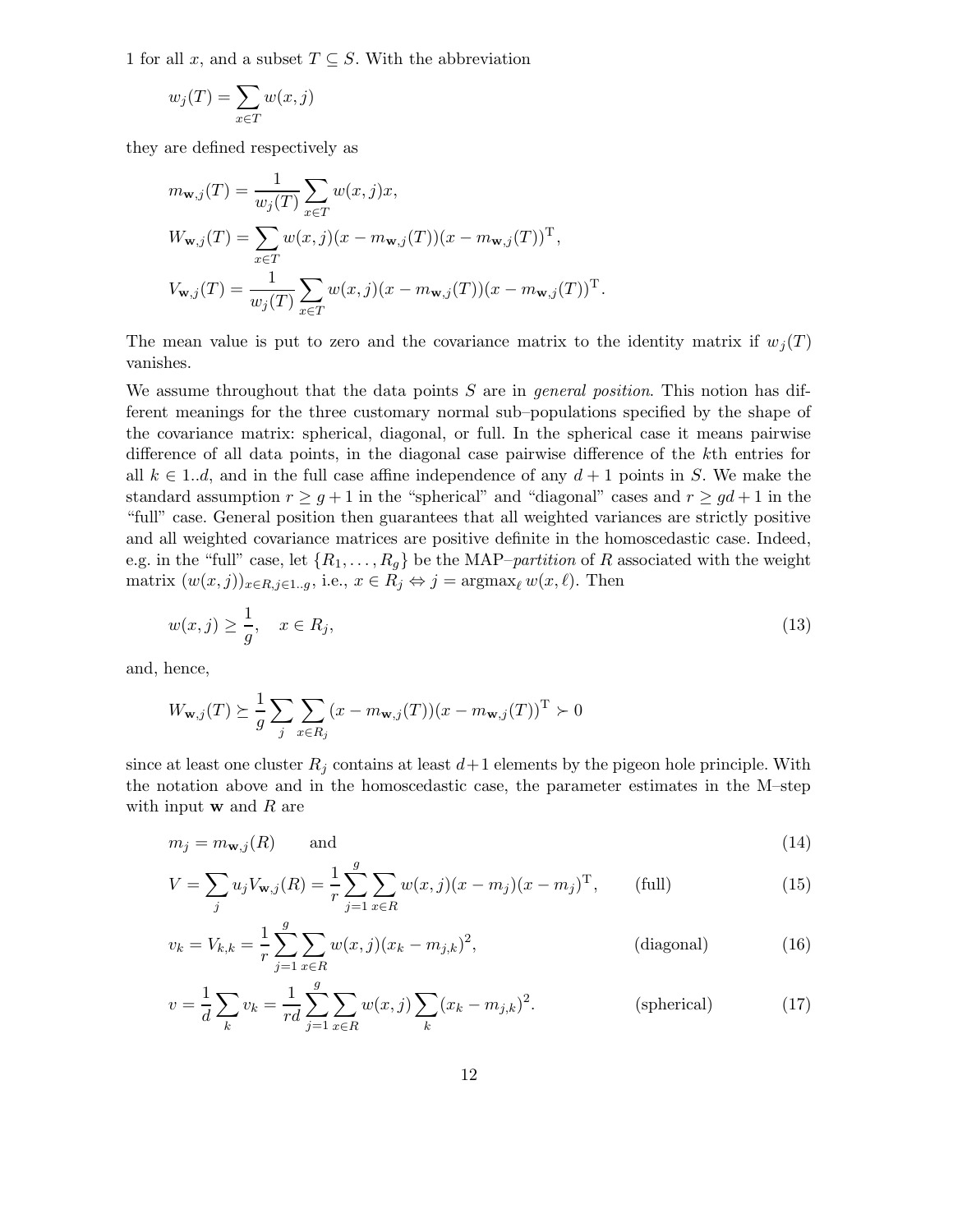Furthermore, if  $(\mathbf{u}, \mathbf{m}, V)$  is a fixed point of the EM–algorithm w.r.t. R, e.g., if  $(R, \mathbf{u}, \mathbf{m}, V)$ is a halting point of EMT, see Proposition 2.5, then the criterion has the representation

$$
\log f[R \mid \mathbf{u}, \mathbf{m}, V] \tag{18}
$$
\n
$$
= c_{r,d} + r \sum_{j=1}^{g} u_j \log u_j - \sum_{j=1}^{g} \sum_{x \in R} w(x, j) \log w(x, j) - \begin{cases} \frac{r}{2} \log \det V, & \text{(full)}\\ \frac{r}{2} \sum_{k=1}^{d} \log v_k, & \text{(diagonal)}\\ \frac{dr}{2} \log v, & \text{(spherical)} \end{cases}
$$

where  $c_{r,d} = -\frac{dr}{2}(1 + \log 2\pi)$  and  $w(x, j) = \frac{u_j N_{m_j, V}(x)}{\sum_l u_l N_{m_l, V}(x)}$ , see Appendix A.2.

# 3 Universal breakdown points

#### 3.1 Breakdown points

The finite–sample breakdown value of an estimator, Hodges [13] and Donoho and Huber [5], measures the minimum fraction of gross outliers that can completely spoil the estimate. Two types of breakdown points are customary, the *addition* and the *replacement* breakdown point. The former refers to the addition of  $n - r$  outliers to a data set of r regular observations and the latter to  $n - r$  replacements in a data set of n regular observations. The former is technically simpler since we have a fixed set of regular observations at hand, but there is the disadvantage that we need two estimators, one for  $r$  data and one for  $n$  data. By contrast, in the latter we have to consider all  $\binom{n}{r}$  $\binom{n}{r}$  possible replacements of  $n-r$  observations but need only one estimator for  $n$  objects. We deal with replacements.

Let  $\delta : \mathcal{A} \to \Theta$  an estimator on its natural domain of definition  $\mathcal{A} \subseteq E^n$  of admissible data sets of length n, e.g., general position for the m.l.e. under normal assumptions. Given  $m \leq n$ , we say that  $M \in \mathcal{A}$  is an m-modification of  $S \in \mathcal{A}$  if it arises from S by modifying at most m entries in an (admissible but otherwise) arbitrary way. An estimator  $\delta$  "breaks down with S under m replacements" if the set

$$
\{\delta(M) \mid M \text{ is } m\text{-modification of } S\} \subseteq \Theta
$$

is not relatively compact in  $\Theta$ . Of course, there is no breakdown if  $\Theta$  is compact. The *individual* breakdown point for the data set  $S$  is the number

$$
\beta(\delta,S):=\min_{1\leq m\leq n}\Big\{\frac{m}{n}\mid \delta \text{ breaks down with } S \text{ under } m \text{ replacements}\Big\}.
$$

It is the minimal fraction of replacements in S that may cause  $\delta$  to break down. The individual breakdown point is not an interesting concept per se since it depends on a single data set. It tells the statistician how many gross outliers the data set  $M$  under his or her study may contain without causing excessive damage if the imaginary "clean" data set that should have been observed were S. Now let  $\mathcal{K} \subseteq \mathcal{A}$  be some subclass of admissible data sets. The *restricted* breakdown point [8] of  $\delta$  w.r.t. K is

$$
\beta(\delta,\mathcal{K}):=\min_{S\in\mathcal{K}}\beta(\delta,S).
$$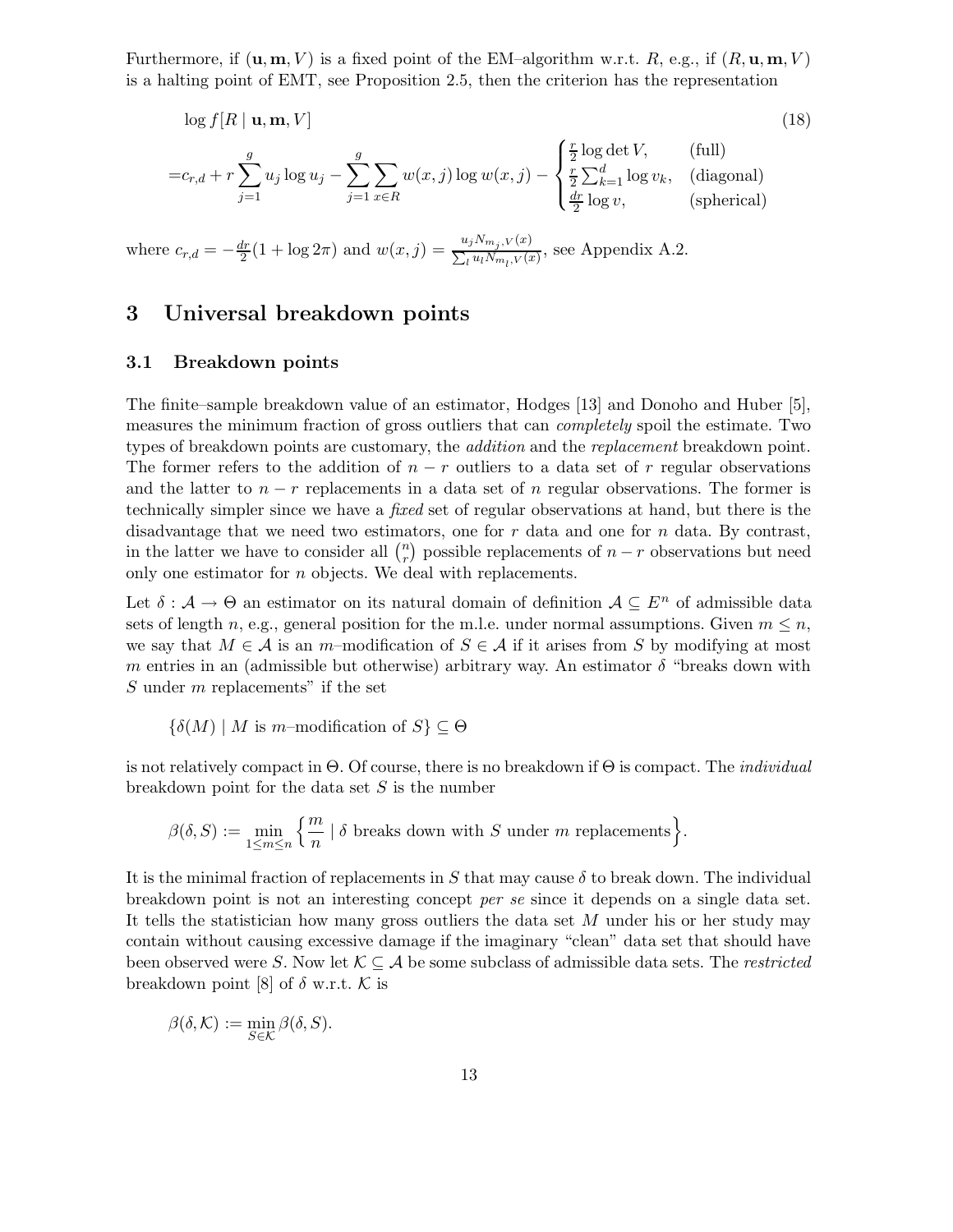The restricted breakdown point depends only on  $\delta$  and the subclass K. It provides information about the robustness of  $\delta$  if the hypothetic "clean" data set S that should have been observed instead of the contaminated data set M had been a member of  $K$ . Finally, the *universal* breakdown point is Donoho and Huber's

$$
\beta(\delta) = \beta(\delta, \mathcal{A}).
$$

This concept depends solely on the estimator. The restricted breakdown value may be seen as a relaxed version of it. We have the estimates

$$
\beta(\delta) \leq \beta(\delta, \mathcal{K}) \leq \beta(\delta, S), \quad S \in \mathcal{K}.
$$

We deal here with breakdown points of EMT for the means and the common covariance matrix. In the former case, the relatively compact subsets of the parameter space  $\mathbb{R}^d$  are the bounded sets. In the latter, the parameter space is the set of all positive–definite  $d \times d$ – matrices and a subset is relatively compact if the eigenvalues of its members are bounded and bounded away from zero. This is equivalent to saying that the subset is bounded above and below by positive–definite matrices in the positive–definite (or Löwner) ordering  $\preceq$  on the vector space of symmetric matrices.

We next show that the EMT–algorithm robustly estimates the common covariance matrix of the homoscedastic normal models described in Sect. 2.9 and compute the universal breakdown point.

**3.2** Theorem (Universal breakdown point of EMT for the pooled covariance matrix)

Assume  $2r \geq n + 2g$  in the "spherical" and "diagonal" cases and  $2r \geq n + g(d+1)$  in the "full" case. (Note that these assumptions imply the standard assumptions  $r \geq g+1$  in the "spherical" and "diagonal" cases and  $r \geq gd + 1$  in the "full" case.)

(a) If at most  $n - r + g - 1$  points of the data set are replaced in an arbitrary but admissible way then the pooled covariance matrix output from an M–step remains bounded below by a positive–definite matrix.

(b) If at most  $n - r + g - 1$  points of the data set are replaced in an arbitrary but admissible way then the optimal covariance matrix remains bounded above by a positive–definite matrix.

(c) Given any positive number  $K, n-r+q$  points may be replaced in such a way that the largest eigenvalue of the pooled covariance matrix output from any M–step exceeds K.

(d) The breakdown value of the pooled scatter matrix is

$$
\beta_{\text{Cov}} = \frac{n - r + g}{n}.
$$

**Proof.** We give proofs in the "full" case; the other cases are similar.

(a) We first note that, by general position, there is  $\varepsilon > 0$  so that the SSP matrix of any  $d+1$  points of the original data S dominates  $\varepsilon I_d$ , where  $I_d$  is the d-dimensional unit matrix. By assumption, any r–element subset  $z_1, \ldots, z_r$  of the modified data set contains at least  $r - (n - r + g - 1) = 2r - n - g + 1 \geq gd + 1$  original points. Consider the MAP–clustering  $(R_1, \ldots, R_q)$  of  $z_1, \ldots, z_r$  associated with the weight matrix **w** input to the M–step. By the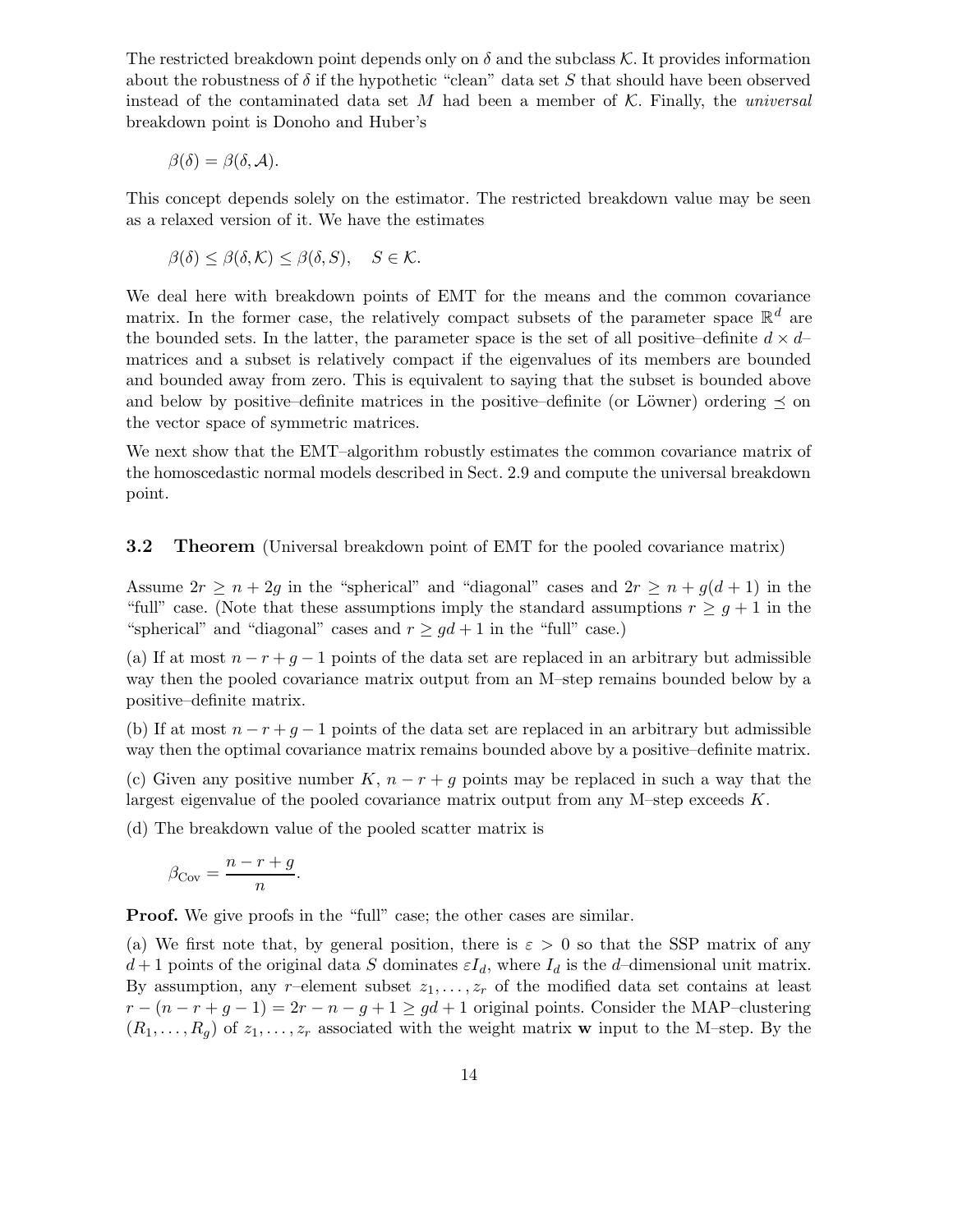pigeon hole principle, some cluster, say  $R_l$ , contains  $\geq d+1$  original elements, say  $x_1, \ldots, x_{d+1}$ . Let  $m_i$  and V be the population parameters output from the M–step. We use (15), (13) and Steiner's formula to estimate

$$
V = \frac{1}{r} \sum_{j=1}^{g} \sum_{i=1}^{r} w(i,j)(z_i - m_j)(z_i - m_j)^T \succeq \frac{1}{r} \sum_{i \in R_l} w(i,l)(z_i - m_l)(z_i - m_l)^T
$$
  
 
$$
\succeq \frac{1}{gr} \sum_{i \le d+1} (x_i - m_l)(x_i - m_l)^T \succeq \frac{\varepsilon}{gr} I_d.
$$

(b) We first show that, irrespective of the  $n - r + g - 1$  replacements, the criterion of some admissible solution exceeds some constant value. The constant is determined by a simple solution that is sufficient for our purpose. We choose as R the remaining  $n-(n-r+g-1)$  $r - g + 1$  original observations and  $g - 1$  replacements. Without loss of generality, let the original data be  $x_1, \ldots, x_{r-g+1}$  and the replacements  $y_1, \ldots, y_{g-1}$ . Let  $u_1 = \cdots = u_g = \frac{1}{g}$ ,  $m_1 = 0$ ,  $m_j = y_{j-1}$ ,  $j \in 2..g$ , and  $V = I_d$ . The integrated likelihood (10) is

$$
\prod_{i=1}^{r-g+1} \frac{1}{g} \left\{ (2\pi)^{-d/2} e^{-\|x_i\|^2/2} + \sum_{j=1}^{g-1} (2\pi)^{-d/2} e^{-\|x_i - y_j\|^2/2} \right\}
$$
  

$$
\times \prod_{i=1}^{g-1} \frac{1}{g} \left\{ (2\pi)^{-d/2} e^{-\|y_i\|^2/2} + \sum_{j=1}^{g-1} (2\pi)^{-d/2} e^{-\|y_i - y_j\|^2/2} \right\}
$$
  

$$
\geq \prod_{i=1}^{r-g+1} \frac{1}{g} \left\{ (2\pi)^{-d/2} e^{-\|x_i\|^2/2} \right\} \prod_{i=1}^{g-1} \frac{1}{g} (2\pi)^{-d/2}
$$
  

$$
\geq (2\pi)^{-rd/2} g^{-r} e^{-\|S\|^2/2} = c,
$$

a positive constant.

Now let  $(z_1, \ldots, z_n)$  be the modified data set. The likelihood of its optimal solution  $(R^*, \mathbf{u}^*, \mathbf{m}^*, V^*)$ , too, exceeds the constant c and we have

$$
c \leq \prod_{i \in R^*} \sum_{j=1}^g u_j^* \frac{1}{\sqrt{\det 2\pi V^*}} e^{-\frac{1}{2}(z_i - m_j^*)^T (V^*)^{-1} (z_i - m_j^*)} \leq \prod_{i \in R^*} \sum_{j=1}^g u_j^* \frac{1}{\sqrt{\det 2\pi V^*}} = (\det 2\pi V^*)^{-r/2}.
$$

Hence, det  $V^* \leq$  const and the claim follows from Part (a).

(c) Let  $(z_1, \ldots, z_n)$  be the data set modified by  $n - r + g$  replacements. Let R be the MAP– partition of the r–element subset  $R \subseteq 1..n$  associated with the matrix w input to the M–step. By assumption,  $R$  contains at least  $g$  replacements. Hence, either one cluster contains two replacements or each cluster contains at least one replacement, in particular some cluster with  $\geq d+1$  elements. In any case there is an cluster of size  $\geq 2$  containing a replacement z and another element y. Let  $m_j$  and V be the population parameters output from the M–step. We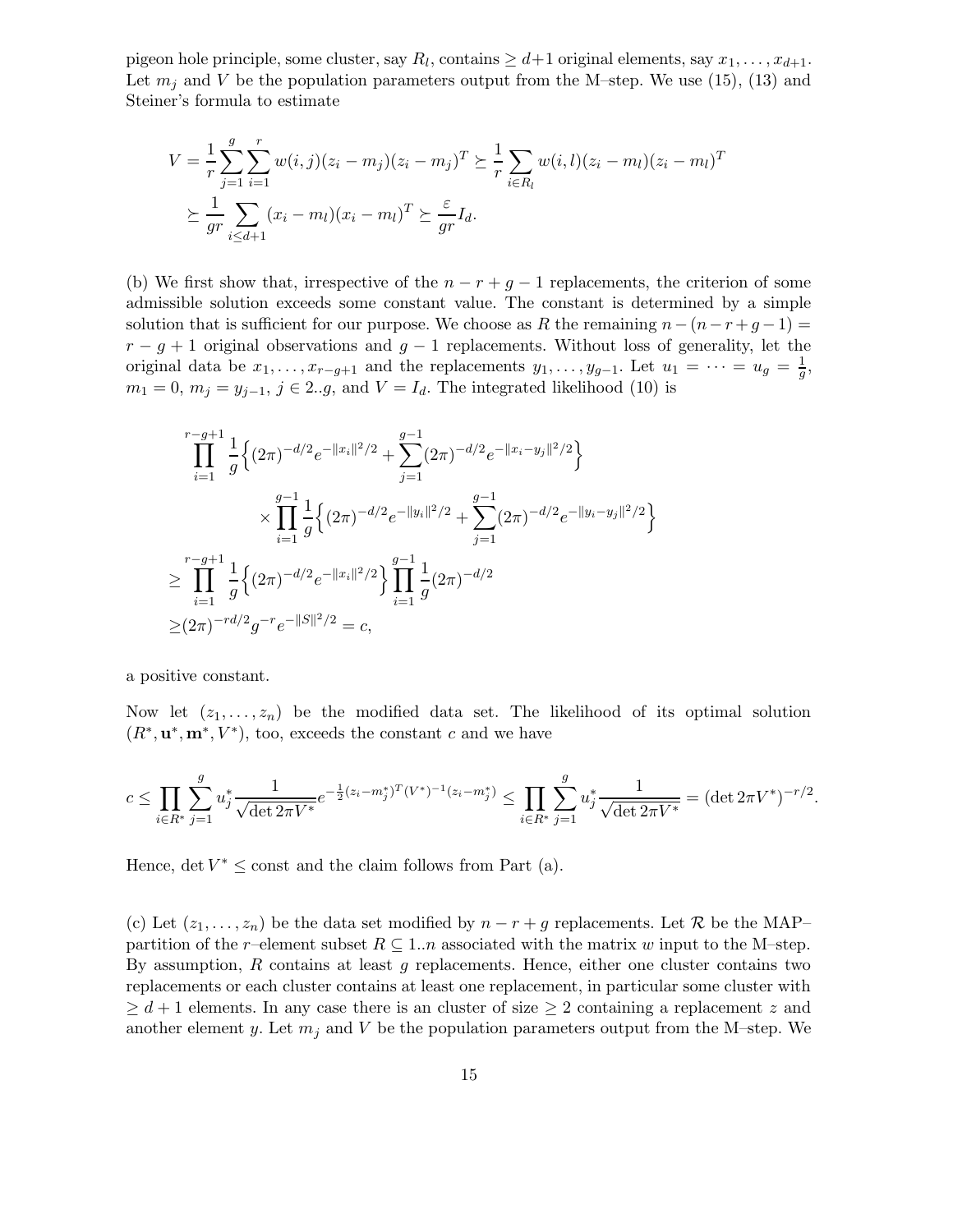have by  $(15)$ 

$$
V = \frac{1}{r} \sum_{j=1}^{g} \sum_{i=1}^{r} w(i,j)(z_i - m_j)(z_i - m_j)^T \succeq \frac{1}{gr} ((z - m_l)(z - m_l)^T + (y - m_l)(y - m_l)^T)
$$
  
\n
$$
\succeq \frac{1}{gr} ((z - \frac{1}{2}(z + y))(z - \frac{1}{2}(z + y))^T + (y - \frac{1}{2}(z + y))(y - \frac{1}{2}(z + y))^T)
$$
  
\n
$$
= \frac{1}{2gr} (z - y)(z - y)^T.
$$

Thus, tr  $V \geq \frac{1}{2g}$  $\frac{1}{2gr}$  || $z - y$ ||<sup>2</sup>. This proves the claim since the replacements may be chosen in such a way as to be far away from all original data and from each other.

Claim (d) is immediate from (a)–(c).

#### 3.3 Corollary

(a) The maximal number of outliers that the optimal pooled scatter matrix output from the EMT–algorithm can resist is

$$
\left\lfloor \frac{n}{2} \right\rfloor
$$
 (spherical and diagonal),  

$$
\left\lfloor \frac{n - g(d - 1)}{2} \right\rfloor
$$
 (full).

The parameter r has to be set to  $\lceil \frac{n}{2} \rceil$  $\frac{n}{2}$  | + g and  $\left\lceil \frac{n+g(d+1)}{2} \right\rceil$ , respectively.

(b) The asymptotic breakdown point in each case is 1/2.

**Proof.** (a) We are asking for the largest integer  $n - r + g$  under the constraint  $2r \geq n + 2g$ ("spherical" and "diagonal" cases) and  $2r \ge n + g(d+1)$  ("full" case). This proves Part (a) and (b) is immediate. and (b) is immediate.

Part (b) of the corollary says that the EMT–algorithm attains for the pooled covariance the optimal asymptotic breakdown value of a translation equivariant estimator, Lopuha¨a and Rousseeuw [18].

In view of the universal breakdown point of the location parameters we first state a lemma.

#### 3.4 Lemma

Let  $1 \leq q < r$ , let  $R = \{x_1, \ldots, x_{r-q}, y_1, \ldots, y_q\}$  consist of  $r - q$  original data points and q replacements, and let  $(\mathbf{u}, \mathbf{m}, V)$  be parameters computed in the M–step for R, e.g. a fixed point. Then

 $\max_{j} \|m_j\| \longrightarrow \infty$  as  $||y_1|| \longrightarrow \infty$  such that  $\{y_i - y_1 \mid 2 \leq i \leq q\}$  remains bounded.

**Proof.** Let  $w(\cdot, j)$  be the weights from which the parameters are computed. Eqn. (14) implies

$$
\sum_{j} m_j \left( \sum_{i=1}^{r-q} w(x_i, j) + \sum_{i=1}^{q} w(y_i, j) \right) = \sum_{i=1}^{r-q} x_i + \sum_{i=1}^{q} y_i = \sum_{i=1}^{r-q} x_i + q y_1 + \sum_{i=1}^{q} (y_i - y_1)
$$

and the claim follows since the quantities in parentheses on the left side remain bounded.  $\Box$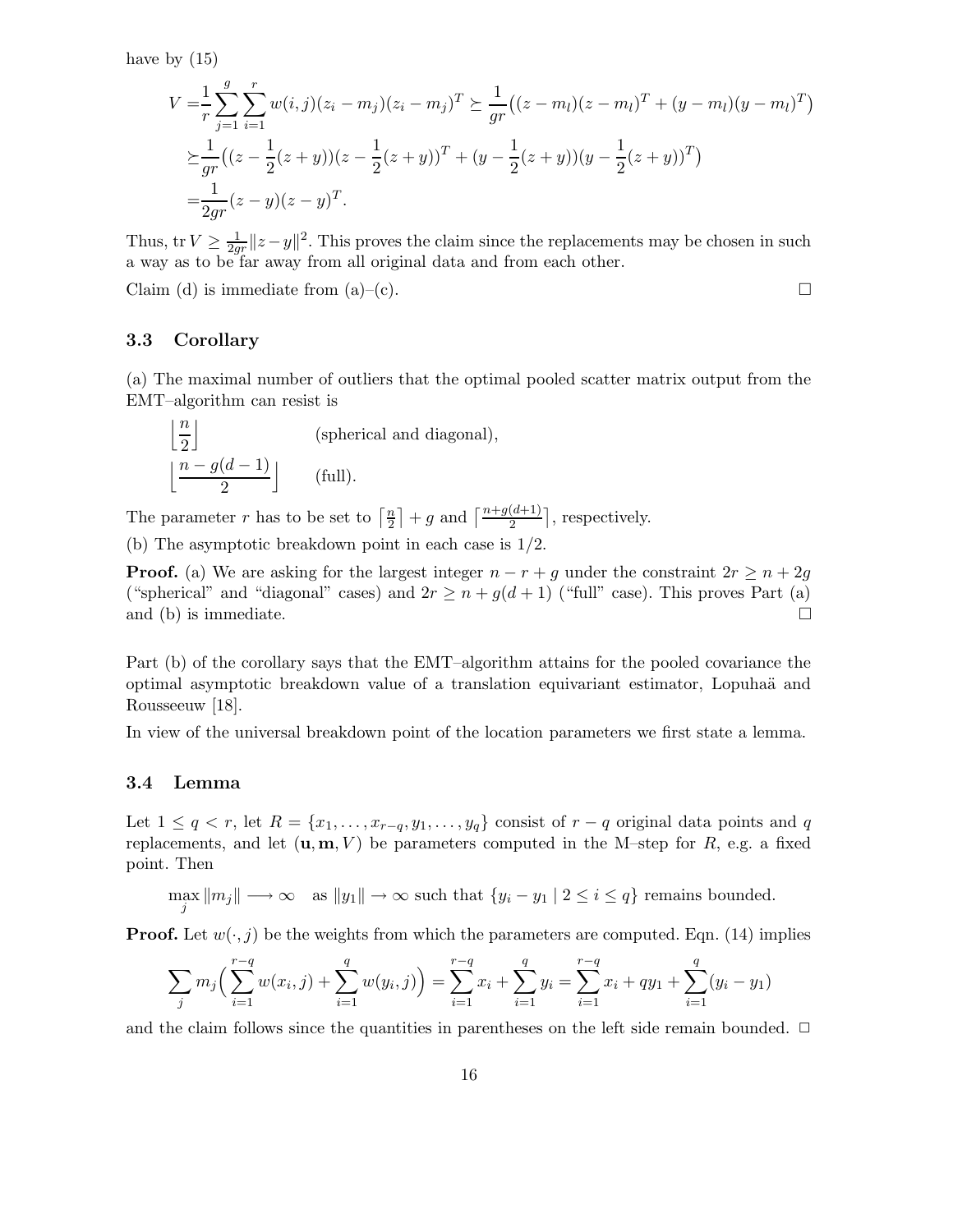#### **3.5 Theorem** (Universal breakdown point of EMT for the means)

- (a) If  $q+1 \leq r \leq n$  in the "spherical" and "diagonal" cases and  $qd+2 \leq r \leq n$  in the "full" case<sup>1</sup> then all means remain bounded by a constant that depends only on the data set as one observation is arbitrarily replaced.
- (b) If  $g \ge 2$  and if  $r \ge g+2$  then there is a data set such that one mean breaks down as two particular observations are suitable replaced.
- (c) If  $g + 1 \le r < n$  in the "spherical" and "diagonal" cases and  $gd + 2 \le r < n$  in the "full" case then  $\beta_{\text{mean}}(n, r, g) = \frac{2}{n}$  $\frac{2}{n}$ .

Proof. We restrict ourselves to proving the case of full covariance matrices, the other cases being similar.

(a) Let  $S = (x_1, \ldots, x_n)$  be any data set and let  $M = (x_1, \ldots, x_{n-1}, y)$  be its modification by one replacement y. We show that the optimal solution  $(R, \tilde{\mathbf{u}}, \tilde{\mathbf{m}}, V)$  for M with  $r < n$ under the condition that  $y$  is not discarded is inferior to some solution which discards  $y$ if y is far away. Let  $d_{\tilde{V}}$  denote the Mahalanobis distance induced by  $\tilde{V}$ , i.e.,  $d_{\tilde{V}}(u, v)$  =  $(u-v)^{\mathrm{T}}(\widetilde{V})^{-1}(u-v)$ , let  $d_{\widetilde{V}}(u,S) = \min_{v \in S} d_{\widetilde{V}}(u,v)$  and  $d_{\widetilde{V}}(S) = \max_{u,v \in S} d_{\widetilde{V}}(u,v)$  denote the distance from u to S and the diameter of S, respectively, w.r.t.  $d_{\tilde{V}}$ .

Without loss of generality,  $\widetilde{R} = (x_1, \ldots, x_{r-1}, y)$ . Let  $R = (x_1, \ldots, x_r)$  and let

$$
m_j = \begin{cases} x_r, & \text{if } d_{\widetilde{V}}(\widetilde{m}_j, S) > d_{\widetilde{V}}(S), \\ \widetilde{m}_j, & \text{otherwise.} \end{cases}
$$

We now show that the solution  $(\widetilde{R}, \widetilde{\mathbf{u}}, \widetilde{\mathbf{m}}, \widetilde{V})$  is inferior to  $(R, \widetilde{\mathbf{u}}, \mathbf{m}, \widetilde{V})$  if  $d_{\widetilde{V}}(y, S) > 4d_{\widetilde{V}}(S)$ . Comparing the integrated likelihood of the former

$$
\Big(\prod_{i=1}^{r-1}\sum_{j=1}^g\widetilde{u}_jN_{\widetilde{m}_j,\widetilde{V}}(x_i)\Big)\sum_{j=1}^g\widetilde{u}_jN_{\widetilde{m}_j,\widetilde{V}}(y)
$$

with that of the latter

$$
\Big(\prod_{i=1}^{r-1}\sum_{j=1}^g\widetilde{u}_jN_{m_j,\widetilde{V}}(x_i)\Big)\sum_{j=1}^g\widetilde{u}_jN_{m_j,\widetilde{V}}(x_r),
$$

we se that it is sufficient to show  $d_{\tilde{V}}(x_i, x_r) < d_{\tilde{V}}(x_i, \tilde{m}_j), i < r$ , if j is such that  $d_{\tilde{V}}(\tilde{m}_j, S) >$  $d_{\widetilde{V}}(S)$  and  $d_{\widetilde{V}}(x_r, \widetilde{m}_j) < d_{\widetilde{V}}(y, \widetilde{m}_j)$  in the opposite case.

Now, if  $d_{\widetilde{V}}(\widetilde{m}_j, S) > d_{\widetilde{V}}(S)$  then  $d_{\widetilde{V}}(x_i, x_r) \leq d_{\widetilde{V}}(S) < d_{\widetilde{V}}(\widetilde{m}_j, S) \leq d_{\widetilde{V}}(x_i, \widetilde{m}_j);$  if  $d_{\widetilde{V}}(\widetilde{m}_i, S) \leq d_{\widetilde{V}}(S)$  then

$$
d_{\widetilde{V}}(y, \widetilde{m}_j) \ge d_{\widetilde{V}}(y, S) - d_{\widetilde{V}}(S) - d_{\widetilde{V}}(\widetilde{m}_j, S) > 3d_{\widetilde{V}}(S) - d_{\widetilde{V}}(\widetilde{m}_j, S)
$$
  
 
$$
\ge d_{\widetilde{V}}(S) + d_{\widetilde{V}}(\widetilde{m}_j, S) \ge d_{\widetilde{V}}(x_r, \widetilde{m}_j).
$$

<sup>&</sup>lt;sup>1</sup>if  $d = 1$  then  $g + 1 \le r < n$  is of course sufficient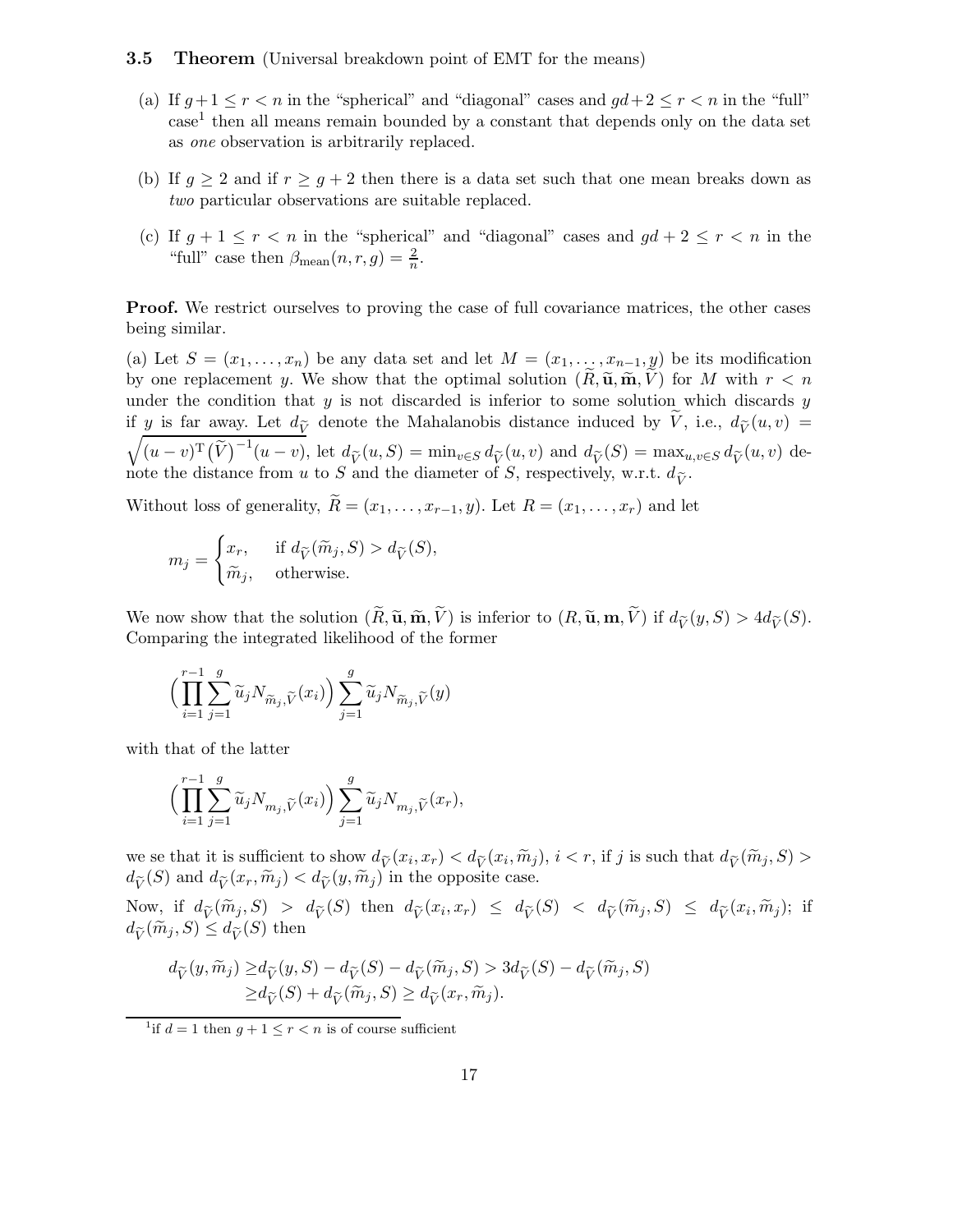In order to prove that the means remain bounded, we still have to prove that the locations of the replacement  $\gamma$  where it is not necessarily discarded are bounded by a constant that depends only on S. (Note that  $\tilde{V}$  and, hence, the distance  $d_{\tilde{V}}$  depend on y!) In other words, we have to show that the set  $\{y \mid d_{\widetilde{V}}(y, S) \leq 4d_{\widetilde{V}}(S)\}\$ is bounded by a constant that depends only on S. To this end we next show that  $\tilde{V}$  is bounded below and above by positive–definite matrices  $L$  and  $U$  that depend only on  $S$ ,  $g$ , and  $r$ .

Indeed, let  $(\widetilde{R}_1,\ldots,\widetilde{R}_q)$  denote the MAP–clustering of  $\widetilde{R}$  w.r.t. the optimal parameters. Since  $r \geq gd + 2$ , there is k such that  $\widetilde{R}_k$  contains at least  $d+1$  original elements. We have

$$
r\widetilde{V} \succeq \sum_{j=1}^{g} \sum_{i=1}^{r-1} w(x_i, j)(x_i - \widetilde{m}_j)(x_i - \widetilde{m}_j)^{\mathrm{T}} \succeq \frac{1}{g} \sum_{x \in \widetilde{R}_k \cap S} (x - \widetilde{m}_k)(x - \widetilde{m}_k)^{\mathrm{T}}
$$

$$
\succeq \frac{1}{g} W(\widetilde{R}_k \cap S).
$$

We may thus put  $L = \frac{1}{gr} W(\widetilde{R}_k \cap S)$ .

Furthermore, the solution  $(\widetilde{R}, \widetilde{\mathbf{u}}, \widetilde{\mathbf{m}}, \widetilde{V})$  is superior to  $(\widetilde{R}, \left(\frac{1}{g}\right)$  $\frac{1}{g}, \ldots, \frac{1}{g}$  $(\frac{1}{g}), (0, \ldots, 0, y), I_d),$  i.e.,

$$
f[\widetilde{R} \mid (1/g,\ldots,1/g), (0,\ldots,0,y), I_d] \le f[\widetilde{R} \mid \widetilde{\mathbf{u}}, \widetilde{\mathbf{m}}, \widetilde{V}] \le c_{r,d} - \frac{r}{2}\log \det \widetilde{V}.
$$

by (18) and Lemma A.5. On the other hand,

$$
f[\tilde{R} | (1/g, ..., 1/g), (0, ..., 0, y), I_d]
$$
  
=  $g^{-r} \prod_{i < r} \Big( \sum_{j < g} N_{0, I_d}(x_i) + N_{y, I_d}(x_i) \Big) \Big( \sum_{j < g} N_{0, I_d}(y) + N_{y, I_d}(y) \Big)$   

$$
\geq g^{-r} \Big( \prod_{i < r} \sum_{j < g} N_{0, I_d}(x_i) \Big) N_{0, I_d}(0),
$$

a quantity that does not depend on y. Therefore, det  $\widetilde{V}$  is bounded above by a constant which depends only on  $S$ ,  $g$  and  $r$ . Together with lower boundedness this shows upper boundedness by a positive–definite matrix  $U$ .

Denoting the Mahalanobis distances w.r.t. L and U by  $d<sub>L</sub>$  and  $d<sub>U</sub>$ , respectively, the claim finally follows from

$$
d_U(y, x_1) \le d_{\widetilde{V}}(y, x_1) \le d_{\widetilde{V}}(y, S) + d_{\widetilde{V}}(S) \le 5d_{\widetilde{V}}(S) \le 5d_L(S).
$$

- (b) We proceed in several steps.
- $(\alpha)$  Construction of data sets S and M:

Let  $F := \{x_1, \ldots, x_{r-q}\}$  be a set of data points in general position. We control the remainder of the data set S by a constant  $K_1 > 0$  and the replacements by  $K_2 > 0$ . Both constants are specified later. Using inductively Lemma A.4(a), we add points  $z_1, \ldots, z_{n-r+q-2}$  to F such that

- (i)  $||z_l z_k|| > K_1$  for all  $l \neq k$ ;
- (ii)  $||x_i z_k|| \ge K_1$  for all  $i \in 1..(r g)$  and all  $k \in 1..(n r + g 2);$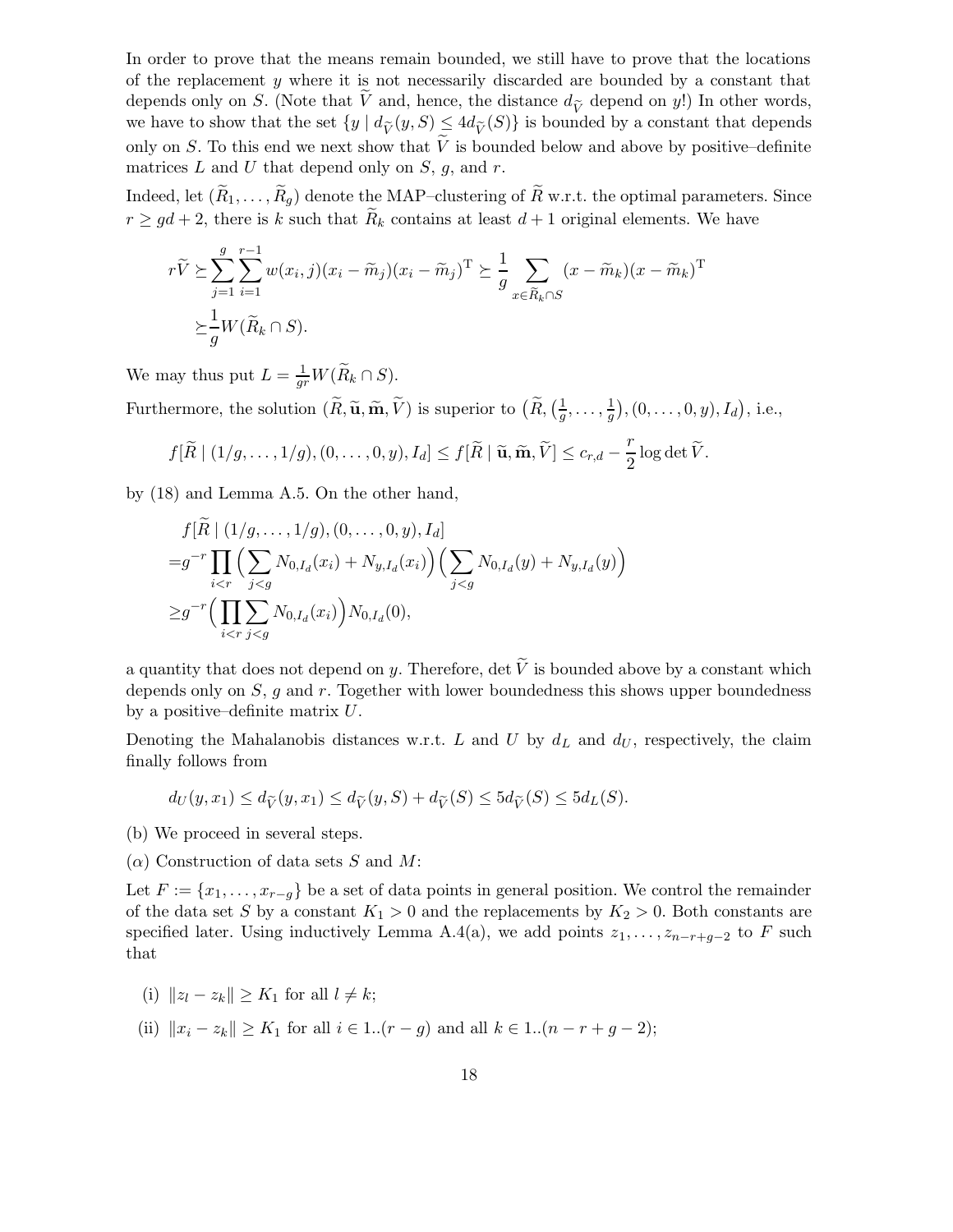(iii) det  $W(H) \geq K_1$  for all  $H \in {\binom{F \cup \{z_1,\ldots,z_{n-r+g-2}\}}{d+1}}$  that contain at least one  $z_k$ .

Note that (iii) implies general position of the set  $F \cup \{z_1, \ldots, z_{n-r+g-2}\}$ . The data set S is completed by two arbitrary points  $q_1, q_2$  in general position. In order to obtain our modified data set

$$
M := F \cup \{z_1, \ldots, z_{n-r+g-2}\} \cup \{y_1, y_2\}
$$

we use Lemma A.4(b) replacing the two points  $q_1$  and  $q_2$  with a twin pair  $y_1 \neq y_2$  such that

- (iv)  $||y_1 y_2|| < 1$ ;
- (v)  $||u y_k|| \ge K_2$  for all  $u \in F \cup \{z_1, \ldots, z_{n-r+q-2}\}\$  and for  $k = 1, 2;$
- (vi) det  $W(E) \geq K_2$  for all  $E \in {M \choose d+1}$  that contain at least one  $y_k$  except for  $E = \{y_1, y_2\}$  if  $d=1$ .

In view of Lemma 3.4, we will show that the optimal solution does not discard the outliers  $y_1$  and  $y_2$  if  $K_1$  is chosen large enough and as  $K_2 \to \infty$ .

 $(\beta)$  The maximum of the objective function for the modified data set M is bounded below by a constant that depends only on  $F$ ,  $g$ , and  $r$ :

It is sufficient to construct a parameter set with likelihood bounded below by a function of F, g, and r. Let  $R = F \cup \{y_1, y_2\} \cup \{z_1, \ldots, z_{g-2}\}$ , let  $u_j = 1/g$ , let  $m_1 = m(F)$ , the usual mean of F,  $m_2 = y_1$ ,  $m_j = z_{j-2}$ ,  $3 \le j \le g$ , and let  $V = I_d$ . We have

$$
f[R | \mathbf{u}, \mathbf{m}, V] = \prod_{i=1}^{r-g} \frac{1}{g} \sum_{j=1}^{g} N_{m_j, I_d}(x_i) \prod_{i=1}^{2} \frac{1}{g} \sum_{j=1}^{g} N_{m_j, I_d}(y_i) \prod_{i=3}^{g} \frac{1}{g} \sum_{j=1}^{g} N_{m_j, I_d}(z_{i-2})
$$
  

$$
\geq g^{-r} \prod_{i=1}^{r-g} N_{m_1, I_d}(x_i) \prod_{i=1}^{2} N_{m_2, I_d}(y_i) \prod_{i=3}^{g} N_{m_j, I_d}(z_{i-2})
$$
  

$$
\geq g^{-r} (2\pi)^{-\frac{gd}{2}} e^{-\frac{1}{2}} \prod_{i=1}^{r-g} N_{m_F, I_d}(x_i)
$$
(19)

as required.

According to the combinatorial Lemma 4.2 in  $[8]$ , any partition of any subset of M of size r in g clusters has either the form

$$
\mathcal{R} = \{ \{x_1, \dots, x_{r-g}\}, \{y_1, y_2\}, g - 2 \text{ one-point classes from the } z_l's \} \text{ or}
$$
  
there is a class  $R_j \in \mathcal{R}$  which contains some pair  $\{x_i, y_k\}$  or some pair  $\{z_l, u\}, u \neq z_l$ 

.

 $(\gamma)$  The MAP–clustering  $\mathcal R$  associated with an optimal solution cannot be of the second kind if  $K_1$  and  $K_2$  are sufficiently large:

Choose  $R_j \in \mathcal{R}$  of maximum size containing either some pair  $\{x_i, y_k\}$  or  $\{z_i, u\}, u \neq z_l$ . Let us denote the two elements by a and b. If  $R_i$  is of size at least  $d+1$  then we choose  $d+1$ elements  $E \subseteq R_j$  containing  $\{a, b\}$  inferring from (iii) and (vi)

$$
\det rV \ge \det \frac{1}{g}W(R_j) \ge \det \frac{1}{g}W(E) \ge \left(\frac{1}{g}\right)^d \min\{K_1, K_2\}.
$$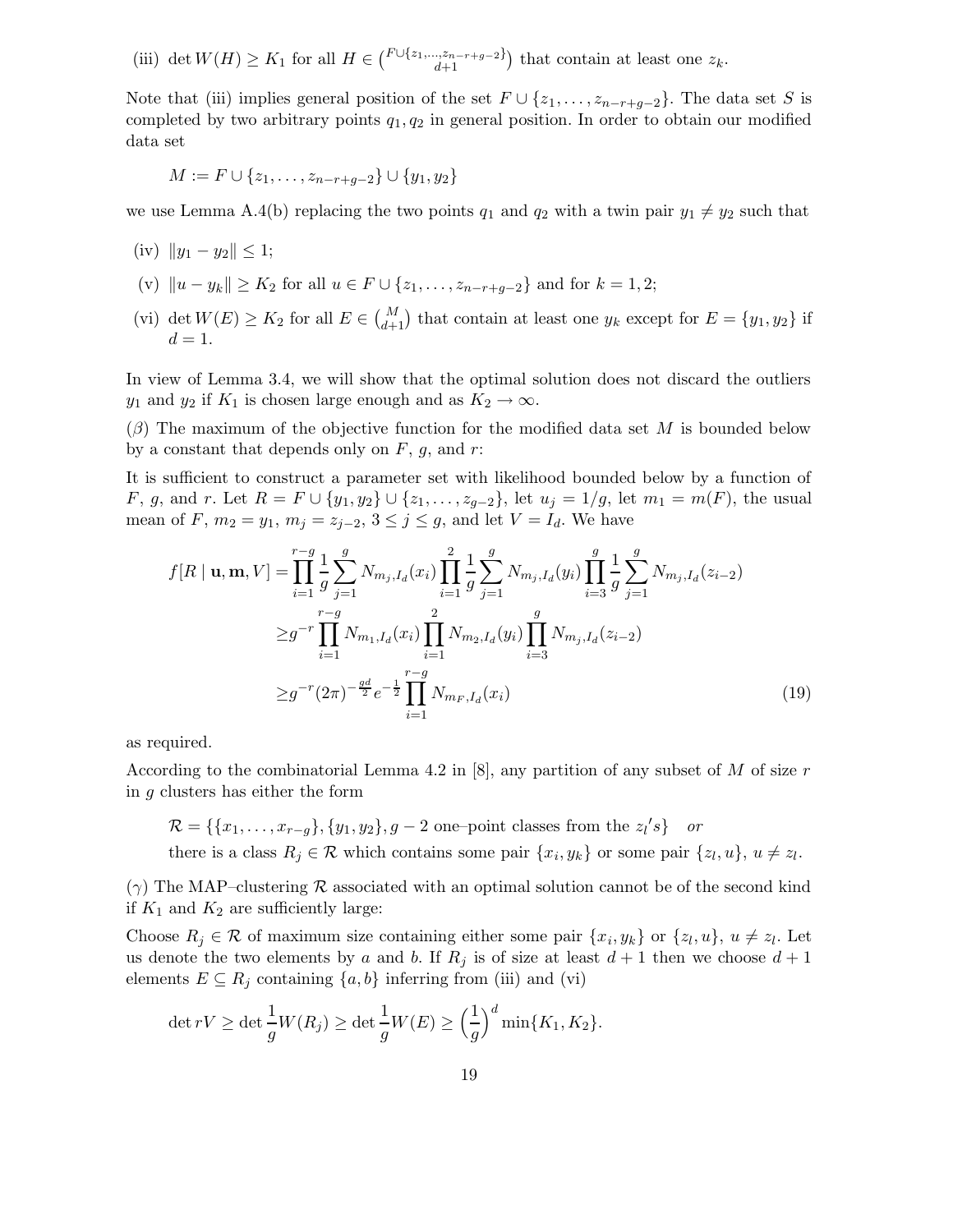Otherwise, by the standard assumption  $r > gd$ , there exists a cluster  $R_l$ ,  $l \neq j$ , of size  $\geq d+1$  which contains no pair  $\{x_i, y_k\}$  and no  $z_l$ . Since  $d \geq \#R_j \geq 2$  in this case, we have  $R_l \neq \{y_1, y_2\}$  so that we must have  $R_l \subseteq F$ . Now

$$
rV \geq \frac{1}{g} \Big( \sum_{x \in R_l} (x - m_l)(x - m_l) + (a - m_j)(a - m_j)^{\mathrm{T}} + (b - m_j)(b - m_j)^{\mathrm{T}} \Big) \geq \frac{1}{g} \Big( W(R_l) + \frac{1}{2}(a - b)(a - b)^{\mathrm{T}} \Big),
$$

where the last inequality follows from Steiner's formula. From [8], Lemma A.1(b), it follows

$$
\det rV \ge \frac{1}{g^d} \det W(R_l) \left( 1 + \frac{1}{2} (a - b)^{\mathrm{T}} W(R_l)^{-1} (a - b) \right) \ge \frac{1}{g^d} \det W(R_l) \left( 1 + \frac{1}{2\lambda_{\max}} ||a - b||^2 \right),
$$

where  $\lambda_{\text{max}}$  is the largest eigenvalue of  $W(R_l)$ . Since  $R_l \subseteq F$ , the eigenvalues of  $W(R_l)$  do not depend on  $K_1$  and  $K_2$ . Moreover,  $||a - b||$  tends to infinity with  $K_1$  and  $K_2$ . Therefore, (18) and Lemma A.5 imply that the value of the objective function converges to 0 as  $K_1, K_2 \to \infty$ , a contradiction to (19). This proves ( $\gamma$ ).

Now choose  $K_1$  and  $K_2$  so large that the MAP–clustering of any optimal solution is of the first kind. In particular, the solution does not discard the replacements. According to Lemma 3.4, at least one mean breaks down as  $K_2 \to \infty$ .

(c) follows from (a) and (b).  $\square$ 

## **3.6 Remark** (The case  $g = 1$ )

In the case of one component, the criterion (10) reduces to Rousseeuw's [26] maximum covariant determinant, MCD, for robust estimation of location and scatter. If  $\alpha < 0.5$  then its asymptotic breakdown point with parameter  $r = \left[ (1 - \alpha)n \right]$  is known to be  $\alpha$ , see Rousseeuw [26], p.291. This is in harmony with our result on the scatter matrix, Theorem 3.2. For  $g = 1$ , reduction of the parameter r has the effect that breakdown occurs at a much higher number of outliers compared with  $g > 1$ . The reason is that, in the case  $g > 1$ , the outliers may form an own cluster if they are close to each other, thus causing one mean to be large.

For  $g = 1$ , also the EMT-algorithm is well known. The weights are all 1 so that the E-step is trivial. The M– and T–steps reduce to Rousseeuw and Van Driessen's [27], Theorem 1, alternating C–step for computing the MCD.

# A Appendix

#### A.1 Lemma

Let  $A \in \mathbb{R}^{r \times g}$  be a matrix with all entries  $\geq 0$ .

(a) The function  $\Psi : \Delta_{g-1} \to \mathbb{R} \cup \{-\infty\}, \Psi(\mathbf{u}) = \sum_i \ln(A\mathbf{u})_i$ , is concave.

(b) If no row of A vanishes and if the g columns of A are affine independent then  $\Psi$  is real valued and strictly concave in the interior of  $\Delta_{g-1}$ .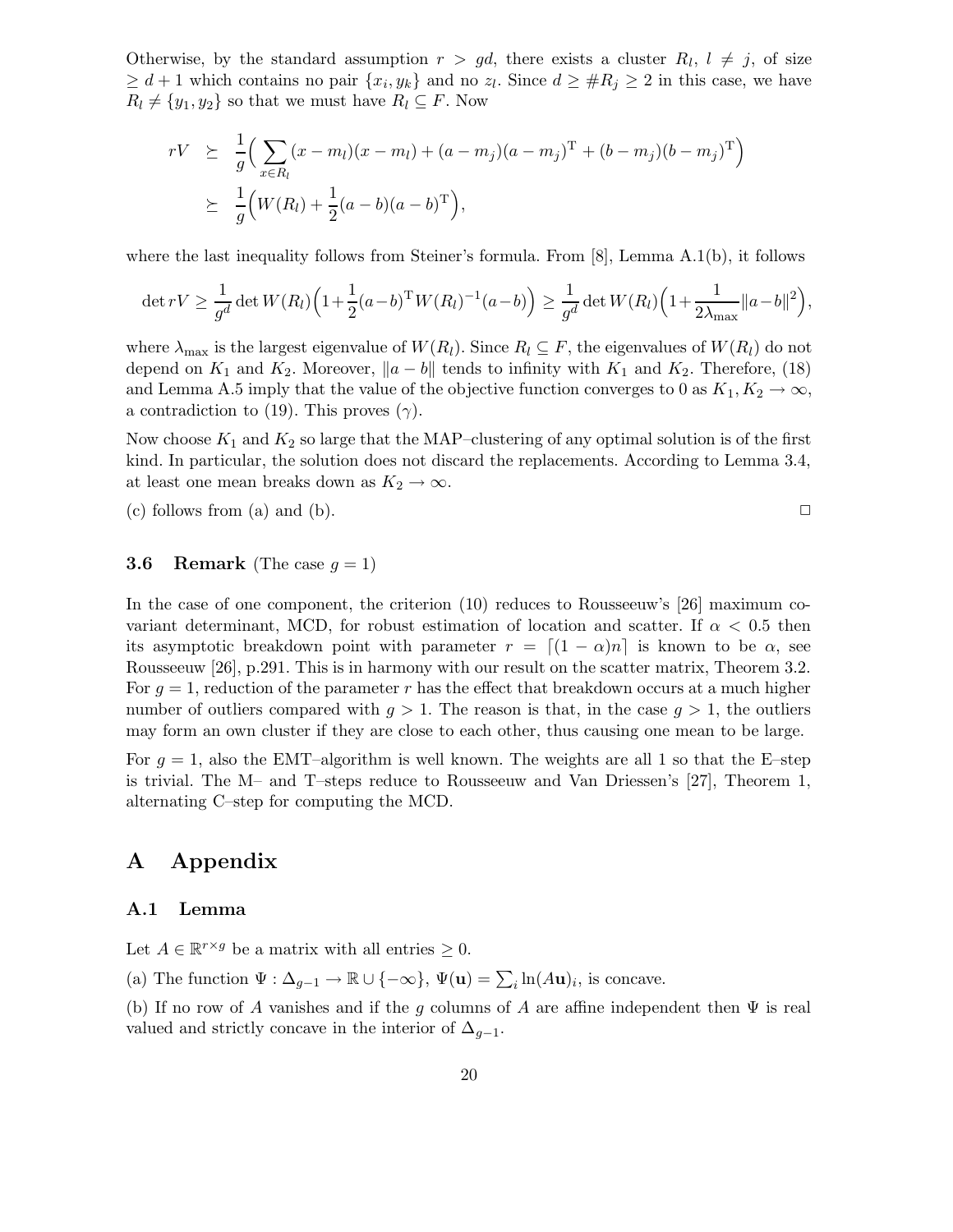**Proof.** (a) Each of the summands  $\mathbf{u} \to \ln(A\mathbf{u})_i$  is concave as a function with values in  $\mathbb{R} \cup \{-\infty\}$  and so is their sum.

(b) Under the first assumption of (b) each summand  $\mathbf{u} \to \ln(A\mathbf{u})_i$  is finite in the interior of  $\Delta_{g-1}$  and so is their sum  $\Psi$ . Under the second the mapping  $\mathbf{u} \to A\mathbf{u}$  is one to one. Hence, if  $u \neq v$  then there is an index i such that  $(Au)_i \neq (Av)_i$  and, by strict concavity of the logarithm, we have  $\ln A \left\{ \frac{1}{2} \mathbf{u} + \frac{1}{2} \right\}$  $\frac{1}{2}\mathbf{v}\big\}_i = \ln \big\{\frac{1}{2}(A\mathbf{u})_i + \frac{1}{2}\big\}$  $\frac{1}{2}(A\mathbf{v})_i\} > \frac{1}{2}$  $\frac{1}{2} \left\{ \ln(A\mathbf{u})_i + \ln(A\mathbf{v})_i \right\}$  and claim (b) follows.  $\Box$ 

#### A.2 Proof of formula (18)

If  $(\mathbf{u}, \mathbf{m}, V)$  is a fixed point then it is output from an M-step with input  $w(x, l)$  =  $\frac{u_l N_{m_l,V}(x)}{\sum_{j=1}^g u_j N_{m_j,V}(x)}$ . We may hence compute

$$
\log f[R | \mathbf{u}, \mathbf{m}, V] = \sum_{x \in R} \log \sum_{j=1}^{g} u_j N_{m_j, V}(x) = \sum_{x \in R} \log \frac{u_l N_{m_l, V}(x)}{w(x, l)}
$$

$$
= \sum_{x \in R} {\log u_l} + \log N_{m_l, V}(x) - \log w(x, l) \}.
$$

This expression does not depend on  $l$  and we continue

$$
= \sum_{l} \sum_{x \in R} w(x, l) \{ \log u_l + \log N_{m_l, V}(x) - \log w(x, l) \}
$$
  
= 
$$
\sum_{l} u_l \log u_l + \sum_{l} \sum_{x \in R} w(x, l) \log N_{m_l, V}(x) - \sum_{l} \sum_{x \in R} w(x, l) \log w(x, l).
$$

It is now sufficient to insert V from Eqns.  $(15)$ – $(17)$  and to apply standard matrix analysis to derive  $(18)$ .

The following lemma is of Steiner's type. We omit its elementary proof.

# A.3 Lemma

Let  $(x_1 \ldots, x_m)$  be a data set in  $\mathbb{R}^d$ , let  $\mathbf{w} = (w_1, \ldots, w_m)$  be a family of real numbers such that  $w(1..m) := \sum_{i=1}^{m} w_i > 0$ , let  $b \in \mathbb{R}^d$ , and let  $m_{\mathbf{w}} = \frac{1}{w(1...n)}$  $\frac{1}{w(1..m)}\sum_{i=1}^m w_i x_i$ , the weighted mean. Then

$$
\sum_{i=1}^{m} w_i (x_i - b)(x_i - b)^{\mathrm{T}} = \sum_{i=1}^{m} w_i (x_i - m_{\mathbf{w}})(x_i - m_{\mathbf{w}})^{\mathrm{T}} + \sum_{i=1}^{m} w_i \cdot (m_{\mathbf{w}} - b)(m_{\mathbf{w}} - b)^{\mathrm{T}}.
$$

In particular,

$$
\sum_{i=1}^{m} w_i (x_i - b)(x_i - b)^{\mathrm{T}} \succeq \sum_{i=1}^{m} w_i (x_i - m_{\mathbf{w}})(x_i - m_{\mathbf{w}})^{\mathrm{T}}.
$$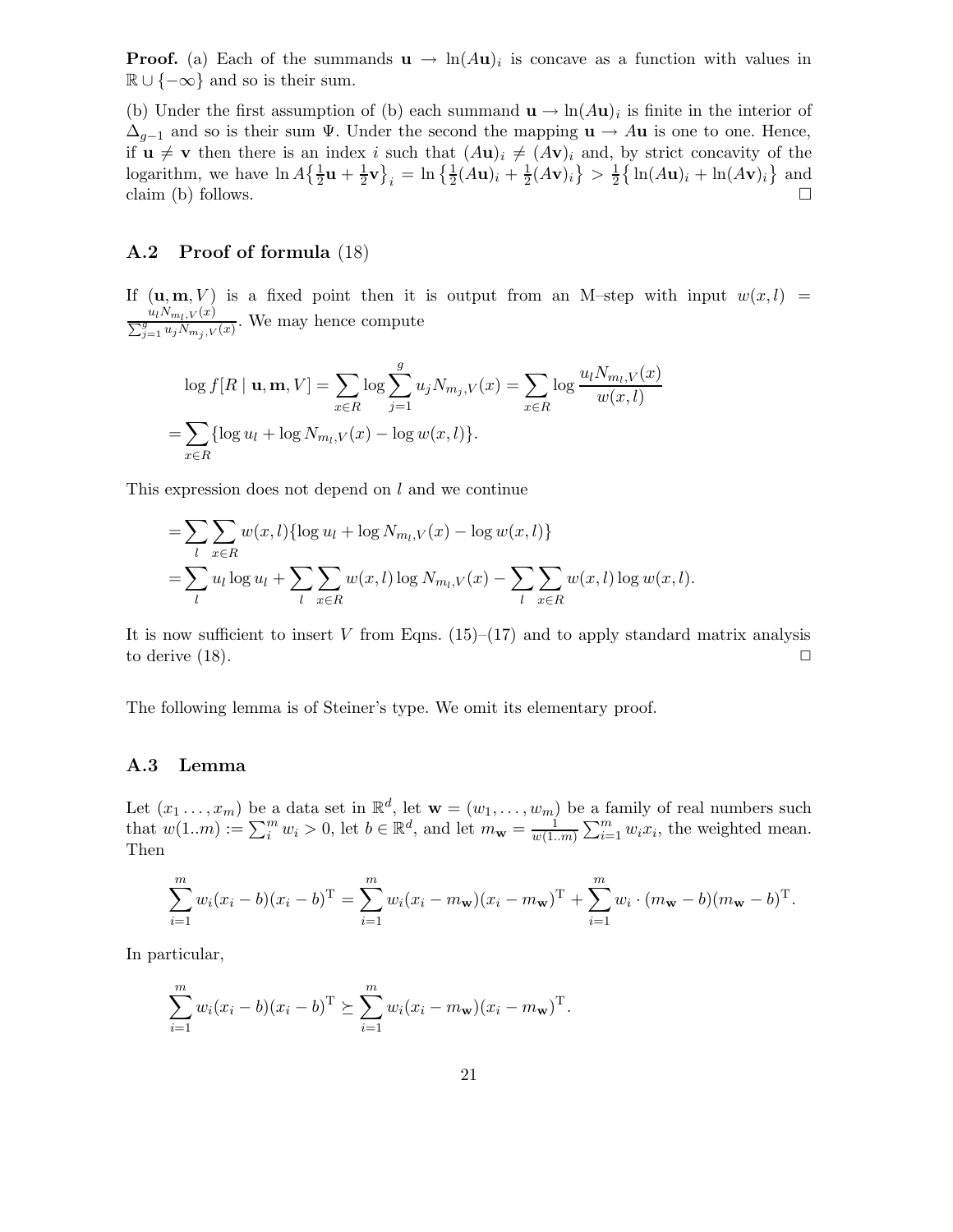#### A.4 Lemma

Let  $p \geq d$ , let  $x_1, \ldots, x_p \in \mathbb{R}^d$  be in general position, and let  $K > 0$ .

(a) There exists  $y \in \mathbb{R}^d$  such that  $||y|| \geq K$  and  $\det W(F \cup \{y\}) \geq K$  for all d–element subsets  $F \subseteq \{x_1, \ldots, x_p\}.$ 

(b) There exists a pair of points  $y_1, y_2 \in \mathbb{R}^d$ , such that  $0 < ||y_1 - y_2|| \le 1$ ,  $||y_1||$ ,  $||y_2|| \ge K$ , and det  $W(F \cup \{y_1\})$ , det  $W(F \cup \{y_2\}) \geq K$  for all d–element subsets  $F \subseteq \{x_1, \ldots, x_p\}$  and  $\det W(E \cup \{y_1, y_2\}) \geq K$  for all  $(d-1)$ –element subsets  $E \subseteq \{x_1, \ldots, x_p\}$  if  $d > 1$ .

**Proof.** We repeatedly use the following formula. Let A be a singular, positive, symmetric matrix with a one-dimensional kernel and let  $w \in \mathbb{R}^d$ . Then

$$
\det(A + wwT) = (vATw)2 \det A',
$$
\n(20)

where  $v_A$  is a normalized vector in the kernel of A and where  $A'$  is the matrix A seen as an operator on its "own" space  $v_A^{\perp}$ . If A is the SSP-matrix  $W(F)$  generated by a point set F then we also write  $v_F = v_A$ .

(a) For any point y, the SSP–matrix of  $F \cup \{y\}$  has the representation

$$
W(F \cup \{y\}) = W(F) + \frac{d}{d+1}(y - m_F)(y - m_F)^{\mathrm{T}}.
$$

The SSP–matrix  $W(F)$  being singular, the determinant of  $W(F \cup \{y\})$  is according to (20)

$$
\det W(F \cup \{y\}) = \frac{d}{d+1} \left(v_F^{\mathrm{T}}(y - m_F)\right)^2 \det W'(F). \tag{21}
$$

Since there are only finitely many such subsets  $F$  there exists a vector  $u$  not parallel to any of the hyperplanes, i.e.  $v_F^T u \neq 0$  for all such F. Eqn. (21) shows that  $y = \alpha u$  has the required properties if  $\alpha$  is sufficiently large.

(b) Let  $u, w \in \mathbb{R}^d$  and let  $y_1 = \beta u + w$ ,  $y_2 = \beta u - w$ . By Lemma A.3, we have

$$
W(E \cup \{y_1, y_2\}) = W(E) + W(\{y_1, y_2\}) + \frac{2(d-1)}{d+1} (m_{\{y_1, y_2\}} - m_E) (m_{\{y_1, y_2\}} - m_E)^{\mathrm{T}}
$$
  
= 
$$
W(E) + 2ww^{\mathrm{T}} + \frac{2(d-1)}{d+1} (\beta u - m_E) (\beta u - m_E)^{\mathrm{T}}.
$$

Here,  $W(E) + 2ww^{\mathrm{T}}$  is the SSP matrix of  $E \cup \{m_E \pm w\}$ . A double application of Eqn. (20), first in dimension  $d-1$  then in d, shows that its determinant is

$$
\det W(E \cup \{y_1, y_2\}) = \frac{4(d-1)}{d+1} \left(v_{E \cup \{m_E + w\}}^{\mathrm{T}} (\beta u - m_E)\right)^2 \left(v_E^{\mathrm{T}} w\right)^2 \det W''(E),\tag{22}
$$

where  $W''(E)$  is the matrix  $W(E)$  seen as an operator on its own space.

Now, choose  $w \in \mathbb{R}^d$ ,  $||w|| = 1/2$ , not parallel to any of the  $(d-2)$ –dimensional affine subspaces spanned by  $d-1$  points in  $\{x_1, \ldots, x_p\}$  and choose u not parallel to any of the hyperplanes spanned by d–element subsets of  $\{x_1, \ldots, x_p, m_E + w\}$ . Formulae (22) and (21) show that the points  $y_1$  and  $y_2$  defined above have the required properties if  $\beta$  is large enough. points  $y_1$  and  $y_2$  defined above have the required properties if  $\beta$  is large enough.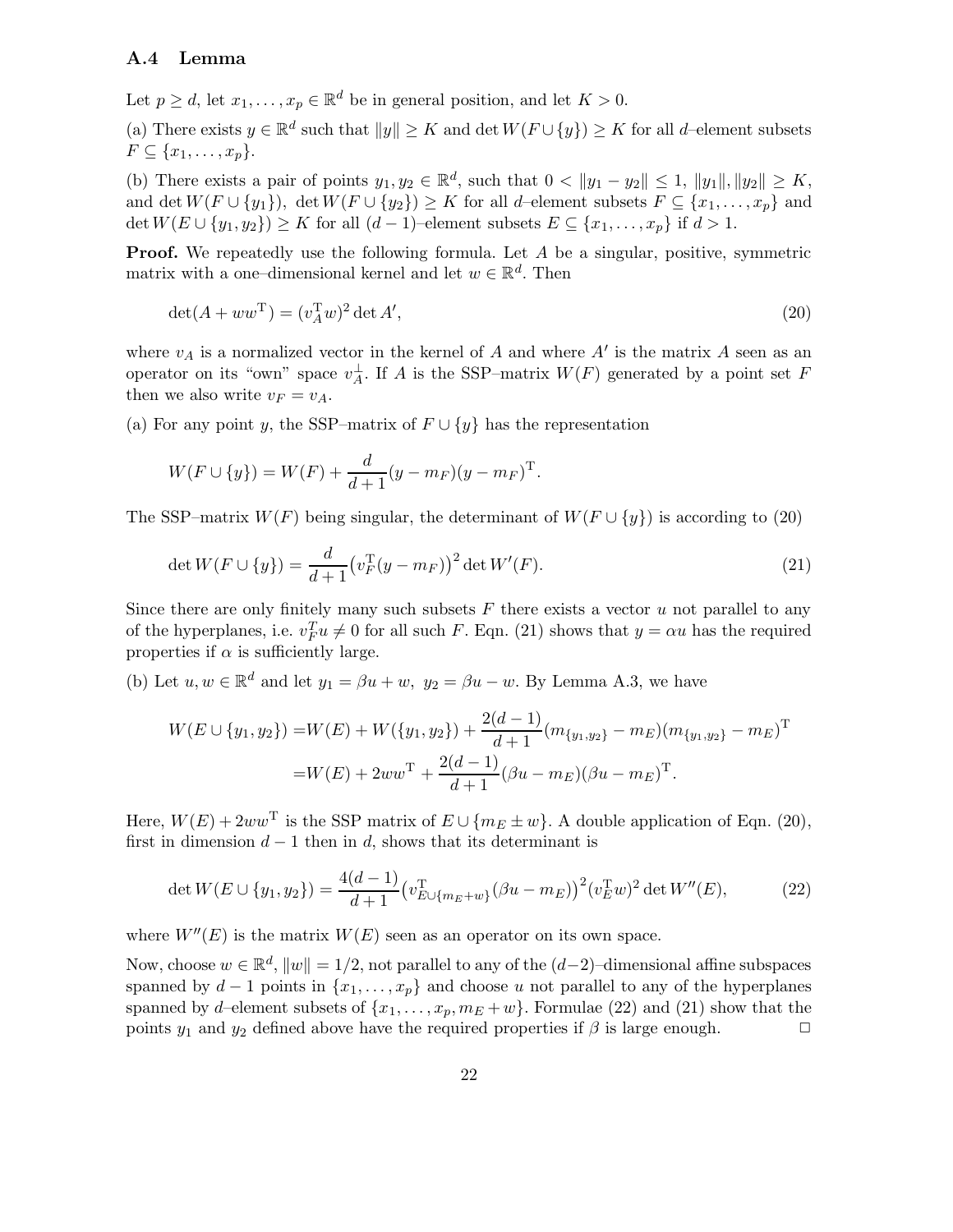#### A.5 Lemma

If  $\#R = r$  and if  $u_j = \frac{1}{r}$  $\frac{1}{r} \sum_{x \in R} w(x, j), \ j \in 1..g$ , then

$$
r \sum_{j=1}^{g} u_j \log u_j - \sum_{j=1}^{g} \sum_{x \in R} w(x, j) \log w(x, j) \le 0.
$$

**Proof.** The inequality follows from the entropy inequality applied to the probabilities  $w(x, j)/r$  and  $p(x, j) = u_j/r$  on the set  $R \times 1..g$ .

# References

- [1] Stéphane Chrétien and Alfred O. Hero III. Kullback proximal algorithms for maximum likelihood estimation. IEEE Trans. Inf. Theory, 46:1800–1810, 2000.
- [2] J. A. Cuesta-Albertos, Alfonso Gordaliza, and C. Matrán. Trimmed k–means: An attempt to robustify quantizers. The Annals of Statistics, 25:553–576, 1997.
- [3] N.E. Day. Estimating the components of a mixture of normal distributions. Biometrika, 56:463– 474, 1969.
- [4] A.P. Dempster, N.M. Laird, and D.B. Rubin. Maximum likelihood from incomplete data via the EM algorithm. Journal of the Royal Statistical Society, Series B, 39:1–38, 1977.
- [5] David L. Donoho and Peter J. Huber. The notion of a breakdown point. In Peter J. Bickel, Kjell A. Doksum, and J.L. Hodges, Jr., editors, A Festschrift for Erich L. Lehmann, The Wadsworth Statistics/Probability Series, pages 157–184. Wadsworth, Belmont, CA, 1983.
- [6] George S. Fishman. Monte Carlo. Springer, New York etc., 1996.
- [7] Chris Fraley and Adrian E. Raftery. How many clusters? which clustering method? answers via model–based cluster analysis. The Computer Journal, 41:578–588, 1998.
- [8] María Teresa Gallegos and Gunter Ritter. A robust method for cluster analysis. Annals of Statistics, 33:347–380, 2005.
- [9] Luis Angel García-Escudero and Alfonso Gordaliza. Robustness properties of  $k$ –means and trimmed k–means. Journ. Amer. Stat. Assoc., 94:956–969, 1999.
- [10] V. Hasselblad. Estimation of parameters for a mixture of normal distributions. Technometrics, 8:431–444, 1966.
- [11] R.J. Hathaway. A constrained formulation of maximum–likelihood estimation for normal mixture distributions. Ann. Stat., 13:795–800, 1985.
- [12] Christian Hennig. Breakdown points for maximum likelihood estimators of location–scale mixtures. Ann. Stat., 32:1313–1340, 2004.
- [13] J. L. Hodges Jr. Efficiency in normal samples and tolerance of extreme values for some estimates of location. In Proc. 5th Berkeley Symp. Math. Statist. Probab., pages 163–186, Berkeley, 1967. Univ. California Press.
- [14] Peter J. Huber. Robust Statistics. Wiley, New York–Chichester–Brisbane–Toronto, 1981.
- [15] Christine Kéribin. Consistent estimation of the order of mixture models. Sankhya, 62, Series A:49–66, 2000.
- [16] N.M. Kiefer. Discrete parameter variation: efficient estimation of a switching regression model. Econometrica, 46:427–434, 1978.